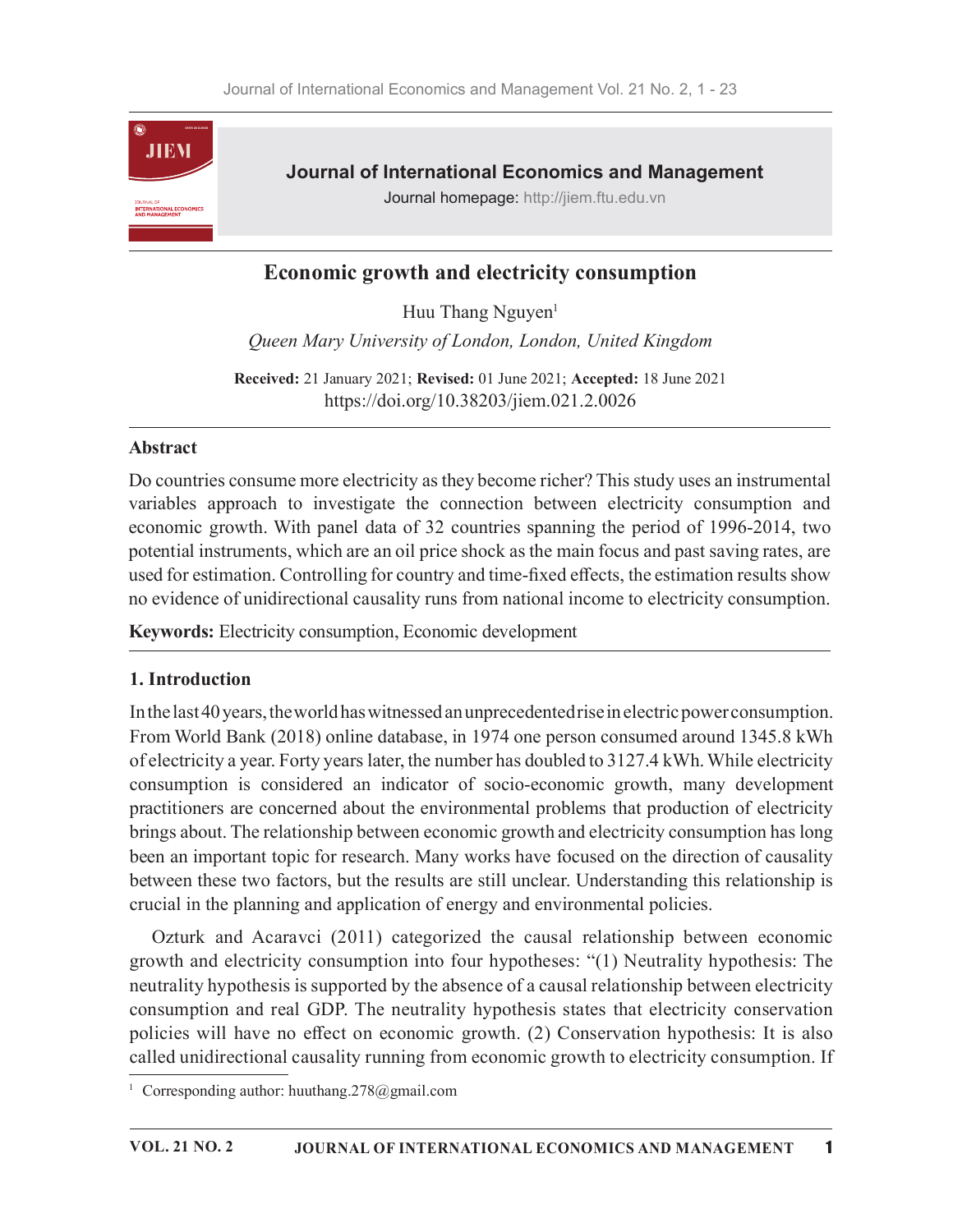such is the case, electricity conservation policies designed to reduce electricity consumption and waste will have little or no effect on economic growth. (3) Growth hypothesis: It implies that causality runs from electricity consumption to economic growth. The growth hypothesis suggests that electricity consumption plays an important role in economic growth. In this case, the reduction in electricity consumption due to electricity conservation-oriented policies may have a detrimental impact on economic growth. (4) Feedback hypothesis: It implies that there is two-way (bidirectional) causality between electricity consumption and economic growth."

In a survey of the empirical literature, Payne (2010) showed that in various studies surveyed, "31.15% supported the neutrality hypothesis; 27.87% the conservation hypothesis; 22.95% the growth hypothesis; and 18.03% the feedback hypothesis."

The purpose of this paper is to answer the question: is there a unidirectional causality running from national income to electricity consumption. Estimating causal effects of economic growth on electricity consumption is complicated by the endogeneity of the former. It is predicted in many macroeconomic models that an increase in electricity consumption will raise total output by adding to aggregate supply, although the size of the effect depends on the model. Furthermore, beyond this possible reverse causality running from electricity consumption to national income, omitted variables are also a major problem. Therefore, to estimate the causal effects of economic growth on electricity consumption, we use panel data and the instrumental variables approach. We control for within-country time-invariant factors and global business-cycle that affect both electricity consumption and national income by adding country and year-fixed effects. Time-invariant characteristics such as country-specific historical and human factors may have effects on both electricity consumption and income, and the inclusion of country-fixed effects will parallel out this bias. Controlling for year-fixed effects helps remove the global trend that affects both variables.

Our first result shows that even when country and year fixed effects are included, there still exists a positive and statistically significant effect between GDP per capita and electricity consumption. While the estimate with country and year fixed effects removes time-invariant determinants of both electricity consumption and national income and the global trend, it may not capture the causal effect of GDP per capita growth on electricity consumption because of reverse causality and omitted time-variant variables biases. That is why we use the instrumental variables (IV) approach to estimate the effect of national income on electricity consumption. We run estimations with two potential instrumental variables. The first instrument is a country-specific oil price shock variable, which is the logarithm of the growth rate of the international oil price-weighted with the average proportion of oil net export in GDP of each country in the period of 1996-2014. Oil price shock has been employed as an instrument for the GDP of countries in other studies (Brückner et al., 2012; Brückner and Schwandt, 2013; Acemoglu et al., 2013), but it has not been used before to study how economic growth affects electricity consumption. The second variable we use is past savings rates (Acemoglu et al., 2008). The instrumental variable has a strong first-stage relationship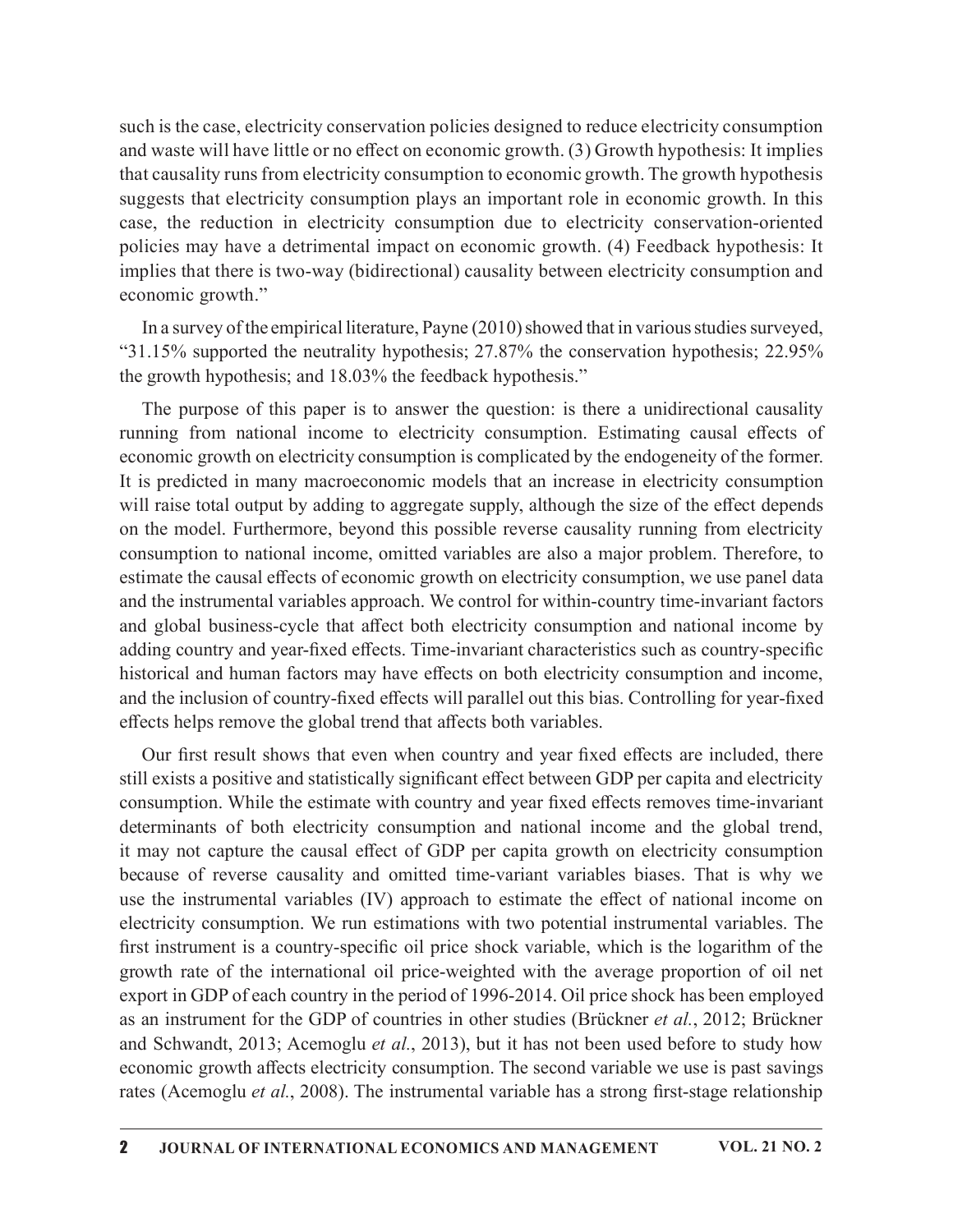with GDP per capita, and it should not directly affect electricity consumption. The results of both IV estimations indicate that there is no causality running from income to electricity consumption. None of the instruments is flawless because there are circumstances in which the exclusion restrictions can be violated. For example, saving rates might be determined by energy policies that affect electricity consumption. However, we will discuss some factors that may violate the exclusion restriction and provide proofs that the exclusion restriction is still valid.

The rest of this paper is organized as follows. Section 2 contains the literature review. Section 3 presents the description of the data and the estimation strategies. Section 4 shows the main empirical results and Section 5 concludes the paper.

### 2. Literature review

Many researchers come up with different results while studying the relationship between electricity consumption and economic growth in different countries with several methods. Mehrara (2007) notes that there are four generations of studies. The first generation of studies is based on the traditional vector autoregression (VAR) methodology (Sims, 1972) and Granger's test for causality (Granger, 1969). Because these studies make an assumption of stationarity in the data used, their results are suspicious. The second and third generations acknowledge that the variables could be non-stationary. Therefore, the cointegration method is more appropriate to study the relationship between economic growth and electricity consumption. The second generation follows Granger's (1988) two stages process. The first stage is testing for a cointegration relationship. If such a relationship exists, it allows for testing of Granger causality by using an estimated error correction model. The third generation uses multivariate estimators. The fourth generation of studies based on panel cointegration and panel error correction model. The econometric techniques used for these studies have become more complicated, but the results remain inconclusive.

For the first generation, Granger (1969), and Granger and Newbold (1974) note that the stationary of time series is the required condition for the Granger-causality test. Therefore, unit root tests are necessary to find out whether the time series is stationary by nature or stationary after first differencing. Murray and Nan (1996) employ this standard causality test with data from 15 countries from 1970 to 1990. Their analysis shows that the neutrality hypothesis is valid in the Philippines, India, and Zambia; the conservation hypothesis holds in Indonesia, El Salvador, Colombia, and Kenya; and the growth hypothesis is supported in Pakistan, Canada, Singapore, Malaysia, Mexico, Hong Kong, South Korea, and Turkey. Narayan and Prasad (2008) also employ the standard bootstrap Granger causality test on 30 OECD countries without explicitly testing for cointegration and confirmed conservation hypothesis. However, Perron (1989) states that structural breaks in time series must be taken into account. Otherwise, the null hypothesis of unit root might not be rejected when time series is in fact stationary when included structural break. Altinay and Karagol (2005) include structural break and find the integration of order zero between variables, which supports the growth hypothesis. In another study, Narayan and Smyth (2005) employ Zivot and Andrews's (1992) unit root test with an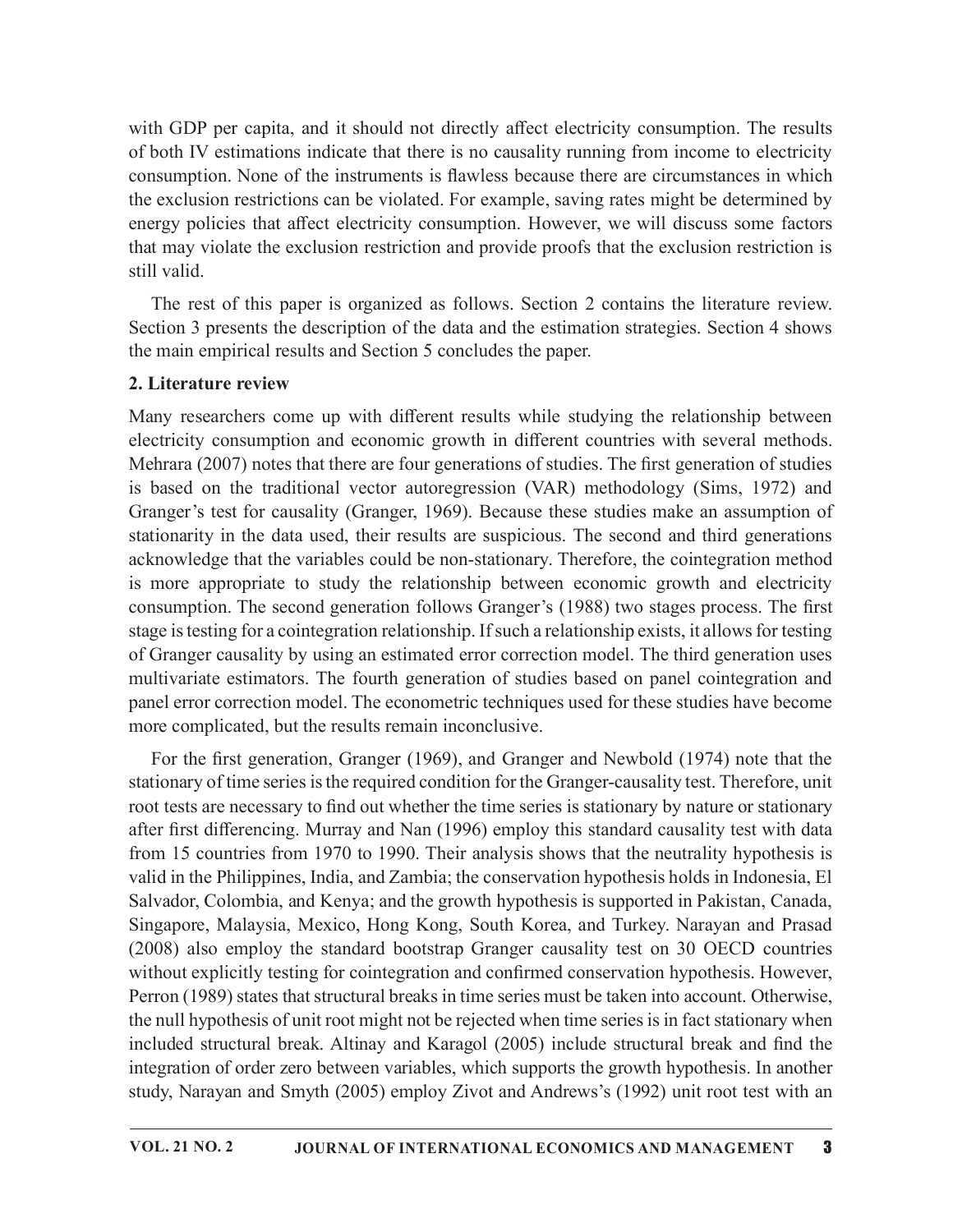endogenously determined structural break to find out integration of order one in variables and conclude that in the long-run real income and employment Granger cause electricity consumption. There is, however, weak causality running from income to electricity usage and income to employment in the short run.

The second generation has started when Engle and Granger (1987) develop the standard Granger-causality tests to include cointegration of two-time series, which allow for testing the Granger causality in an error correction model. Aqeel and Butt (2001), Morimoto and Hope  $(2004)$ , Thoma  $(2004)$ , Yang  $(2000)$ , and Yoo and Kim  $(2006)$  do not find cointegration and, therefore, run Granger causality tests in a vector autoregressive framework. Findings from Morimoto and Hope (2004), Yoo and Kim (2006), and Aqeel and Butt (2001) support the growth hypothesis in Sri Lanka and Indonesia. Results from Thoma (2004) support the conservation hypothesis. The feedback hypothesis is confirmed by Yang (2000) in Taiwan. endogenously determined structural break to find out integration of order one in variables<br>and conclude that in the long-run real income and employment Granger cause electricity<br>consumption. There is, however, weak causali vector error correction model and discovers unidirectional causal effect running from GDP and NGDP to electricity consumption in Malawi.

For the third generation, Johansen (1988), and Johansen and Juselius (1990) employ a multivariate cointegration procedure that can address concerns in the Engle-Granger method. This is the most common approach when investigating the causal effect between national income and electricity usage. Ghosh (2002) and Yoo (2006) use this approach but do not find cointegration between variables. Ghosh (2002) finds supports the conservation hypothesis in India from 1950 to 1996, while Yoo (2006) supports the feedback hypothesis in Singapore and Malaysia, and the growth hypothesis in Thailand and Indonesia. In contrast, Shiu and Lam (2004), Mozumder and Marathe (2007), Yoo (2005), Chen et al. (2007), Ho and Siu (2007), and Yuan et al. (2007) find cointegration between variables and use a vector error correction model to test for Granger causality. The growth hypothesis is supported by the study of Shiu and Lam (2004) in China, the study of Yuan et al. (2007) in China, and the study of Ho and Siu (2007) in Hong Kong. In contrast, Mozumder and Marathe (2007) Jumbe (2004) finds cointegration between variables, tests for Granger causality within a<br>vector error correction model and discovers unidirectional causal effect running from GDP<br>and NGDP to electricity consumption in Mal between two variables in Korea. Chen et al. (2007) examine 10 ASEAN countries in and NGDP to electricity consumption in Malawi.<br>
For the third generation, Johansen (1988), and Johansen and Jusclius (1990) employ<br>
an audivariate cointegration procedure that can address concerns in the Engle-Granger<br>
me use a multivariate production function with panel data from 88 countries to zoom in on the relationship between economic growth and electricity usage. They use a panel error correction model and address a bidirectional causality between two variables for uppermiddle-income and high-income country panels, meanwhile a growth hypothesis exists in the low-income country panels. mentro correction model to test for Granger causality. The growth hypothesis is supported by<br>the study of Shiu and Lam (2004) in China, the study of Yuan *et al.* (2007) in China, and<br>the study of Shiu and Lam (2004) in C

The final generation begins with the studies about panel cointegration tests by Westerlund (2006), Pedroni (1999), and Pedroni (2004) to solve the limitation of data problem in various studies, which make unit root and cointegration tests less accurate, by allowing for heterogeneity across countries' panel data. Narayan and Smyth (2009), and Chen et al. (2007)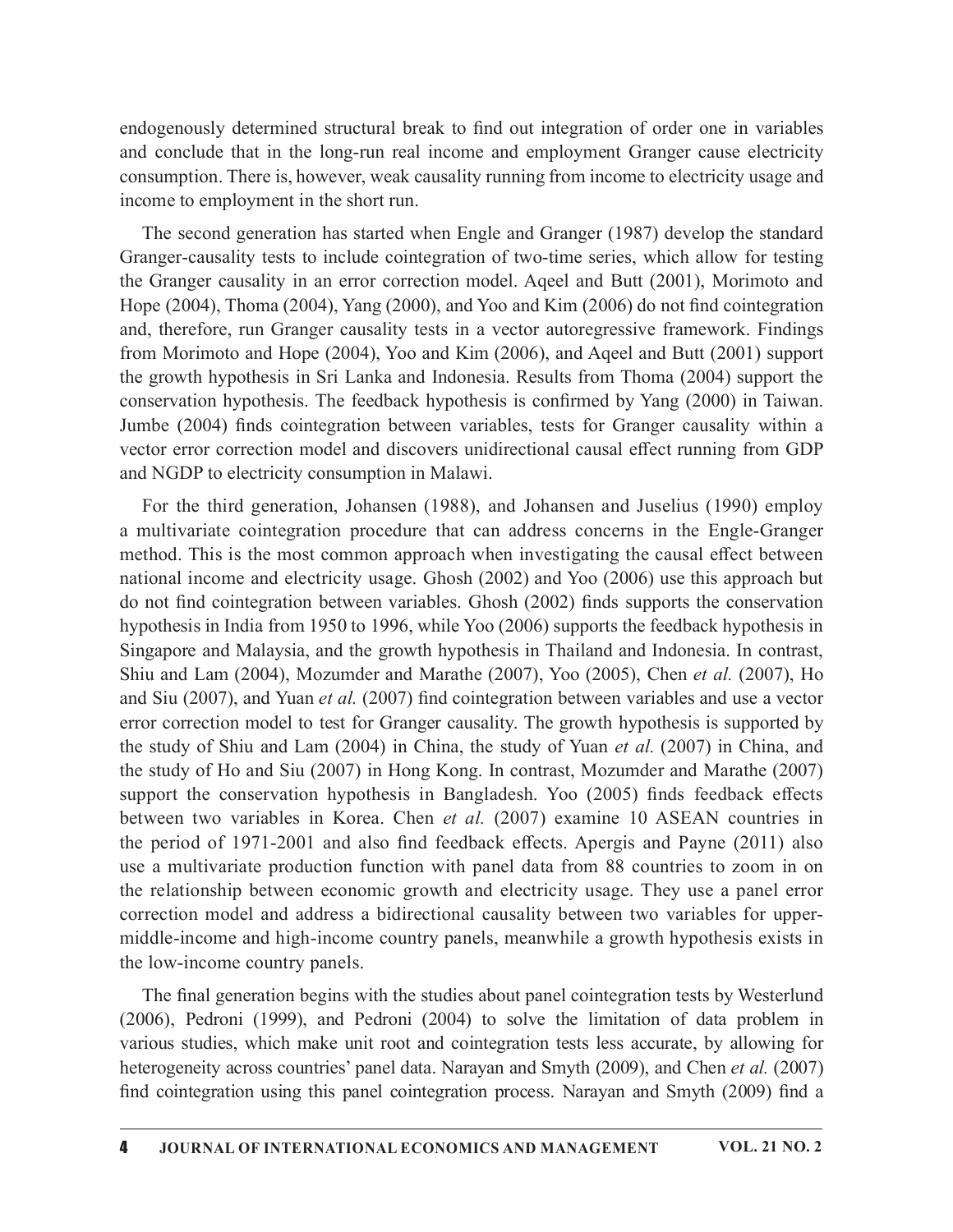significant bidirectional causal effect between GDP, export, and electricity usage in Middle Eastern countries. Ozturk and Acaravci (2011) investigate 15 transition economies with a panel cointegration approach, and find no cointegration between two variables and suggested energy conservation policies will badly affect economic development. Ciarreta and Zarraga (2008) find that electricity usage determines economic growth in the long run in European economies by using causality and panel cointegration approaches. Wolde-Rufael (2014) uses the bootstrap panel cointegration test. Their results show that electricity usage has significant effects on national income in Belarus and Bulgaria; economic growth leads to energy usage in Lithuania, Czech Republic, Latvia; and bidirectional causality between two variables in Ukraine and the Russian Federation.

All four generations of studies depend heavily on the pre-testing for unit root and cointegration, which may suffer from size distortions. Therefore, some econometric procedures have been proposed to avoid biases of pre-testing in the causality test. These procedures are autoregressive distributed lag (ARDL) and bounds testing introduced by Pesaran and Shin (1999), Pesaran et al. (2001), and Toda and Yamatomo (1995).

The ARDL approach is suitable for studies with a small sample, which is often the case of economic growth and electricity consumption studies. Moreover, it allows for estimating short-run and long-run effects simultaneously within the vector error correction model. Ghosh conservation pointes will bough and Conservation development. Clarieta and Zainaga (2006) jimal conservation points are also that clerific ty using causality and panel cointegration approaches. Wolde-Rufael (2014) uses the cointegration using ARDL bound testing approach, while Tang (2008) does not. Narayan and Singh (2007) employ the multivariate production function by adding labor as a determinant of electricity consumption and economic advancement for Fiji Island from 1971 to 2002 and find unidirectional causality running from national income to electricity consumption. Squalli (2007) shows the dependence of economic development on electricity usage in OPEC countries. Ghosh (2009) confirms there is no causality running from electricity consumption to real GDP in India from 1970 to 2005. Tang  $(2008)$  confirms the feedback hypothesis in Malaysia from 1972 to 2003.

The Toda-Yamamoto approach provides long-run information and allows for inferring causality using the VAR model on the levels of variables. The downside is the loss in efficiency and power since it intentionally over-fit the VAR model. Wolde-Rufael (2006) uses this approach to examine 17 African countries. The growth hypothesis is confirmed in Ghana, Zimbabwe, Senegal, Cameroon, Zambia, and Nigeria. The conservation hypothesis is valid in Tunisia, Benin, and the Republic of Congo. The feedback hypothesis holds in Gabon, Egypt, and Morocco. The bound testing approach is also used by Kayikci and Bildirici (2015) to investigate the association between electricity consumption, economic growth, and oil rent for the MENA and GCC regions. They conclude that the causality between oil rent and economic growth with electricity usage depends on the abundant levels of natural resources. The Toda-Yamamoto approach can also be found in Squalli (2007), Altinay and Karagol (2005), and Tang (2008).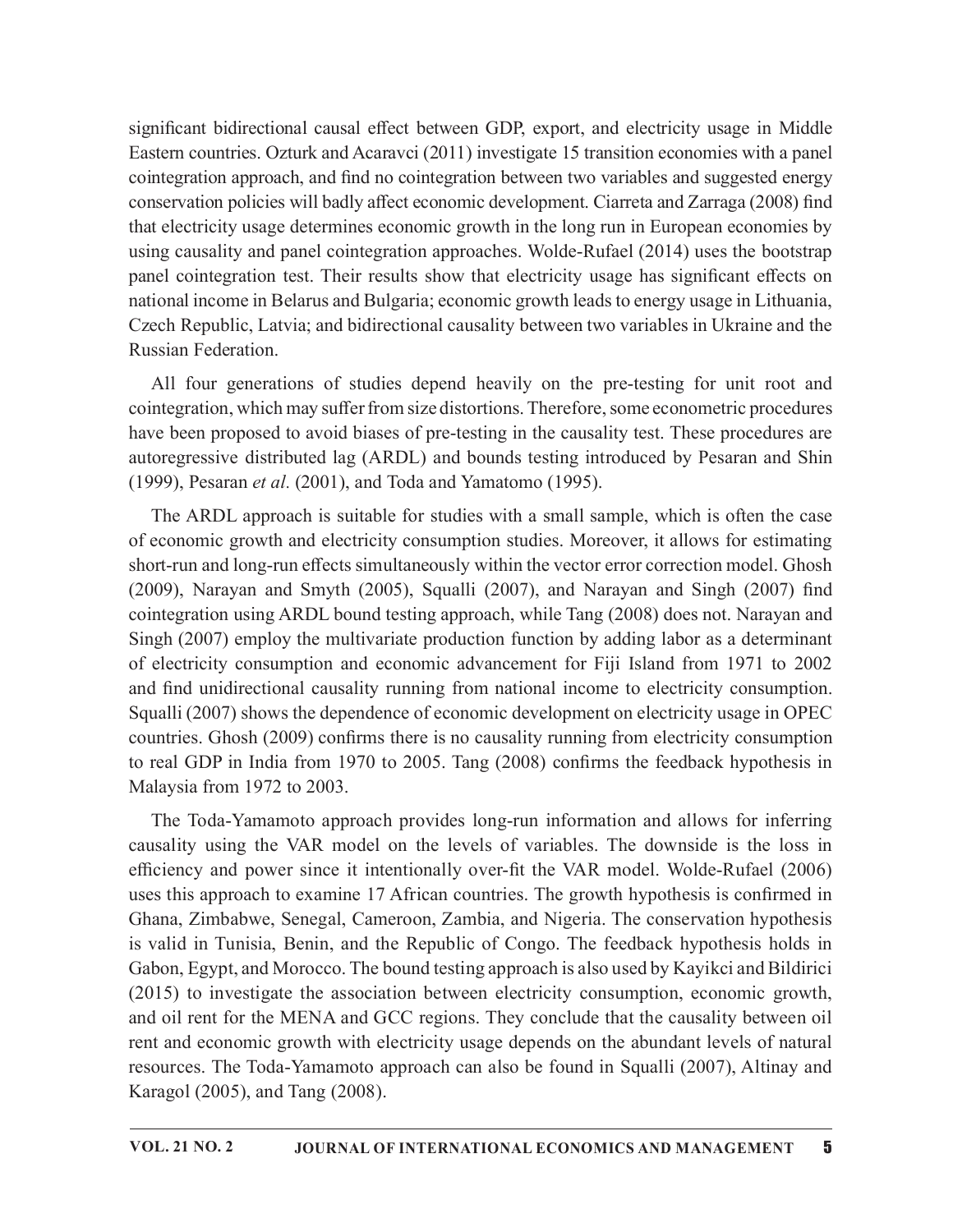Besides four main generations of studies used in investigating the relationship between economic growth and electricity consumption, some notable papers used different methods. Das *et al.* (2012) examine 45 countries from 1971 to 2009 by employing the generalized Besides four main generations of studies used in investigating the relationship between<br>economic growth and electricity consumption, some notable papers used different methods.<br>Das *et al.* (2012) examine 45 countries from feedback effects. Likewise, Karanfil and Li (2015) examine 160 countries in the period Besides four main generations of studies used in investigating the relationship between<br>economic growth and electricity consumption, some notable papers used different methods.<br>Das *et al.* (2012) examine 45 countries from differences, urbanization levels, income levels, and supply risk. Abdoli and Dastan (2015) study the relationship in OPEC countries by adding to the production function the export variable as a potential determinant. They use fully modified OLS (FMOLS) and note that trade and electricity usage stimulate economic growth and the presence of feedback effect in the short run. For GCC countries, Osman et al. (2016) use PMGE and demeaned AMG, DFE, PMG, and MGE approaches. They conclude that capitalization and electricity lead to economic advancement, and show that the feedback hypothesis is valid. However, they note that the direction of causality is from economic development to capitalization, and then capitalization to electricity consumption.

Most of the previous studies address the same question "Is there a causal relationship between the growth in national income and electricity usage, and if it exists, what is its direction?". In this paper, we only examine the unidirectional causality running from economic growth to electricity consumption. In other words, we directly test the conservation hypothesis at the macroeconomic level. By focusing on one direction of causality, we employ an instrumental variable approach to consistently estimate the effect of economic growth on electricity consumption. We believe that this study is the first empirical attempt. Thus, it contributes a different method and a different point of view to the voluminous literature on income and electricity usage.

### 3. Data and estimation strategy

#### 3.1 Data

The exclusion restriction is that the variations of international oil prices only affect electricity consumption through GDP per capita. This could be violated if a country is the oil price maker or if a country uses oil to produce electricity. The solution to this problem is to use data from countries in which oil contributes to a low fraction of electricity produced with a normal threshold of 5% or data from the oil price-taking countries, which import or export a small proportion of world oil exports and imports, normally less than 3%.

With the two conditions mentioned above, we selected 32 countries and collected data from these countries from 1996 to 2014 because in the 1990s most of the countries stopped using oil as fuel to produce electricity due to the high cost of oil. Figure 1 shows the fraction of electricity produced by oil in selected countries from 1996 to 2014 (International Energy Agency, 2014). The annual data on international oil prices from 1996 to 2014 are from United Nations Conference on Trade and Development Commodity Statistics (UNCTAD, 2017).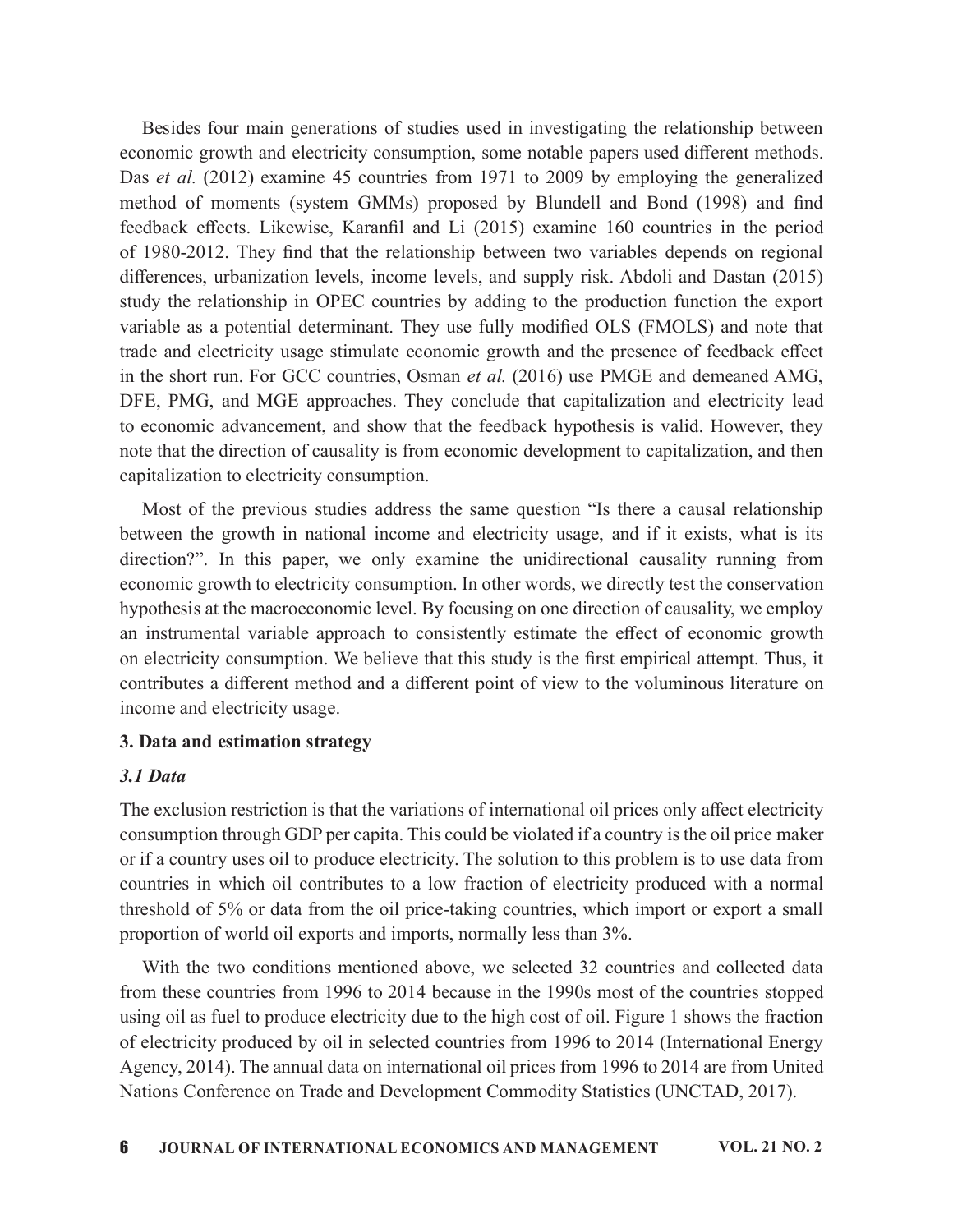

### Figure 1. Electricity production from oil sources

### Source: International Energy Agency (2014)

Figure 2 shows the variations of the oil price level from 1996 to 2014. The data on oil exports and oil imports from 1996 to 2000 are from NBER-United Nations Trade Database (Feenstra et al., 2004). More recent data from 2001 to 2014 are from United Nations Comtrade Database (2017). The following data are drawn from World Bank (2018) online database: Electric power consumption (kWh per capita) is all year electricity consumption per person; GDP per capita is the gross domestic product in US dollar divided by midyear population; the annual savings rate is Gross savings divided by countries' GDP in that year and government expenditure is general government final consumption expenditure as a share of GDP. Total factor productivity is the annual growth rate in percentage, which is the portion of output not explained by inputs of labor and capital used in production, data is from The Conference Board Total Economy Database (2017).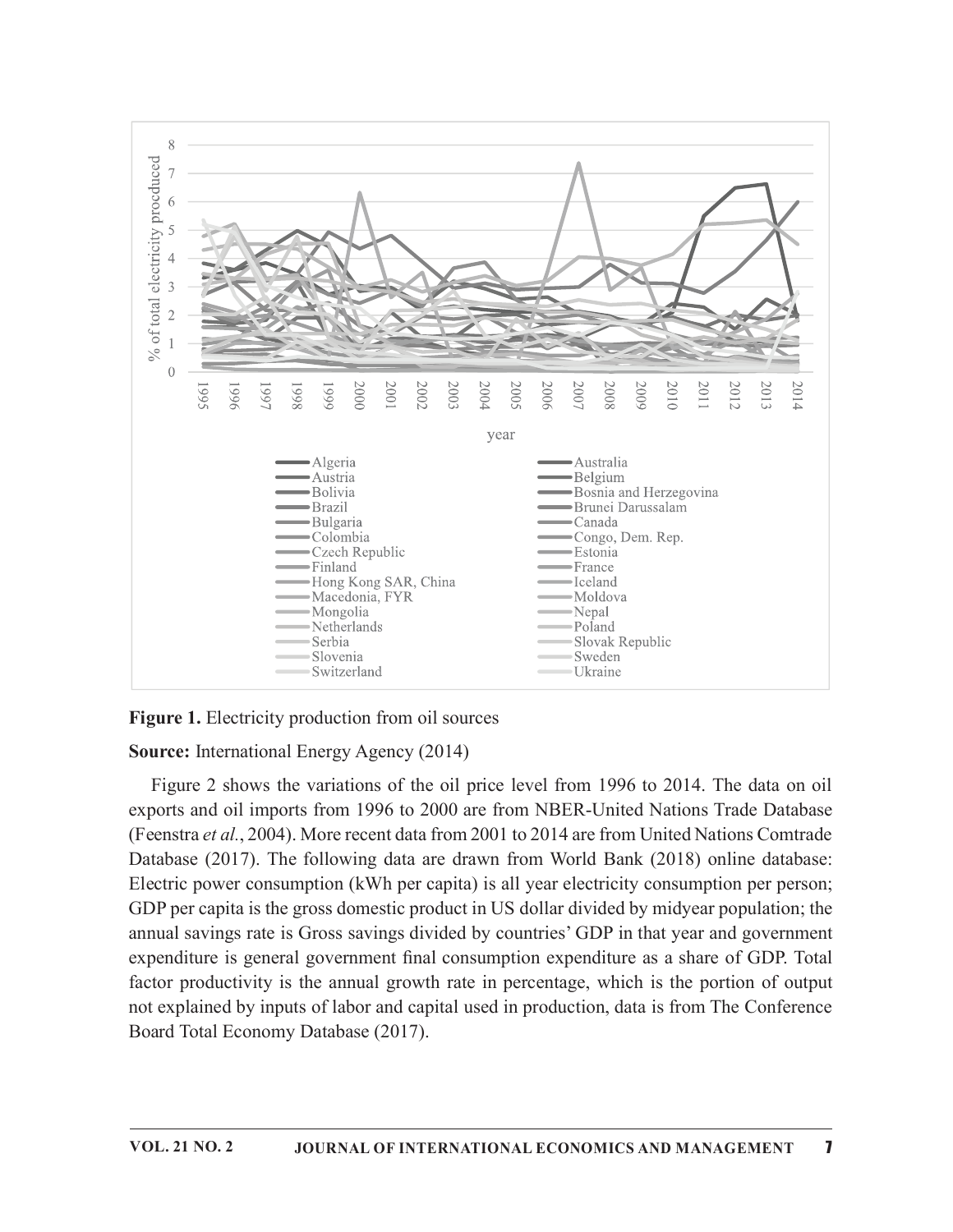

Figure 2. International oil price from 1994 to 2016

#### Source: UNCTAD (2017)

There are some limitations regarding the data used in this paper. The main focus of the study is the oil price shock variable, and the exclusion restriction to use oil price shock as an instrument for GDP per capita is that oil price only affects electricity consumption through the income channel. However, before the 1990s many countries have used oil as the main fuel to produce electricity. After the oil crisis in the 1990s, many countries have stopped using oil to produce electricity as the cost was too high and other alternatives became easier such as hydroelectric and nuclear power. Most countries have, however, slowly abandoned oil as a source to produce electricity, which makes electricity production from oil still account for a sizeable proportion in many following years. To avoid violating the exclusion restriction, we only choose countries that have less than 5% of the total electricity produced from oil sources. 32 countries satisfy this condition in a relatively short period between 1996 and 2014. As some countries' net oil export values almost equal to 0, which can make estimation less accurate due to collinearity, we retain only 600 observations.

#### 3.2 Estimation strategy

#### 3.2.1 Oil price shock instrument

The basic estimation equation explains the logarithm of the growth rate of countries' electricity consumption by the logarithm of the growth rate of GDP per capita as follows.

$$
\Delta \ln(\text{Elc}_{i}) = m_{i} + n_{t} + \pi \Delta \ln(\text{GDPp.c.}_{i}) + u_{it}
$$
 (1)

where  $m_i$  is country fixed effects;  $n_t$  is year fixed effects, Elc<sub>it</sub> is Electricity Consumption, GDPp.c. is GDP per capita.

The standard pooled OLS estimation equation is the same as Equation (1) without country and year fixed effect mi and nt, which is biased and inconsistent when Cov( $\Delta$ lnGDPp.c.<sub>it</sub>, u<sub>it</sub>)  $\neq$  0. This correlation is common in the literature of the relationship between national income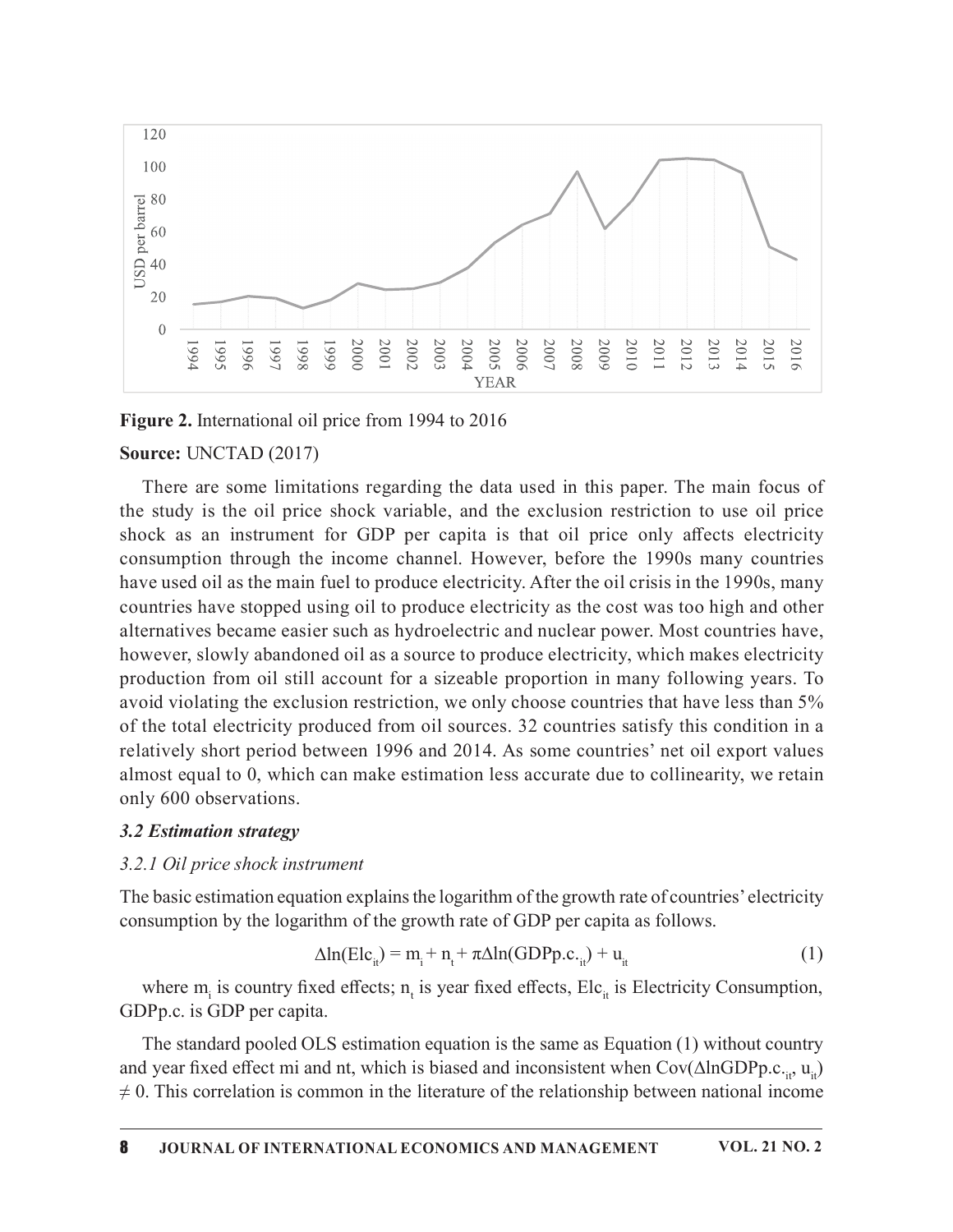and electricity consumption due to the possibility of underlying factors a൵ecting both the potential for economic growth and the consumption of electricity. Endogeneity bias could exist due to changes in electricity consumption that affect national income. This reverse causality could be positive or negative. For example, more electricity consumption in the industrial field due to more machines being used can lead to more goods produced, which increase GDP. There is also the problem of omitted time-variant variables that directly affect both national income and electricity consumption. For example, a technological innovation incorporated in machines increases productivity and also electricity consumption. Most of the theories in economics, sociology, and political science state that Cov(∆lnGDPp.c.it, uit)  $\geq$  0. If the conditions for fixed effects estimation to be consistent are violated, the estimation results will be biased upward. Thus, the fixed effect results can be used as upper bounds for the estimation of the causal effect of economic growth on electricity consumption. Consistent with this, the results of IV regressions show smaller coefficients of GDP per capita than the fixed effects results.

The oil price shock instrumental variable for country i in year t is built as in Equation (2) as follows.

$$
OilPriceShocki,t = \theta_i \Delta InOilPricet
$$
 (2)

where  $\theta_i$  is the average of net oil export relative to GDP of country i from 1996 to 2014; ∆lnOilPrice<sub>t</sub> is the difference between the logarithm of international oil price at year t and t-1.

To investigate whether oil price shock affects electricity consumption through GDP per capita growth, the following estimation equation is used.

$$
\Delta \ln(\text{Elc}_{it}) = \alpha_i + \beta_t + \delta \Delta \ln(\text{GDPp.c.}_{it}) + \varepsilon_{it}
$$
 (3)

where  $\alpha_i$  is country fixed effects;  $\beta_t$  is year fixed effects;  $\varepsilon_{it}$  is an error term; and GDP per capita is predicted by oil price shock variable. Coefficient  $\delta$ , therefore, captures the causal effect of national income on electricity consumption. The estimation method is two-stage least squares. The identification restriction is that oil price shocks affect electricity consumption only through GDP per capita.

#### 3.2.2 Saving rate instrument

The estimation equation is identical to Equation (3) except that the saving rate is used to instrument for ∆ln(GDPp.c.it).

$$
\Delta \ln(\text{Elc}_{i}) = a_i + b_t + \gamma \Delta \ln(\text{GDPp.c.}_{i}) + e_{i}
$$
 (4)

where  $a_i$  is country fixed effects;  $b_i$  is year fixed effects;  $e_{it}$  is an error term;  $\gamma$  is the main coefficient of interest. The estimation method is two-stage least squares. The identification restriction is that the saving rate does not directly affect electricity consumption.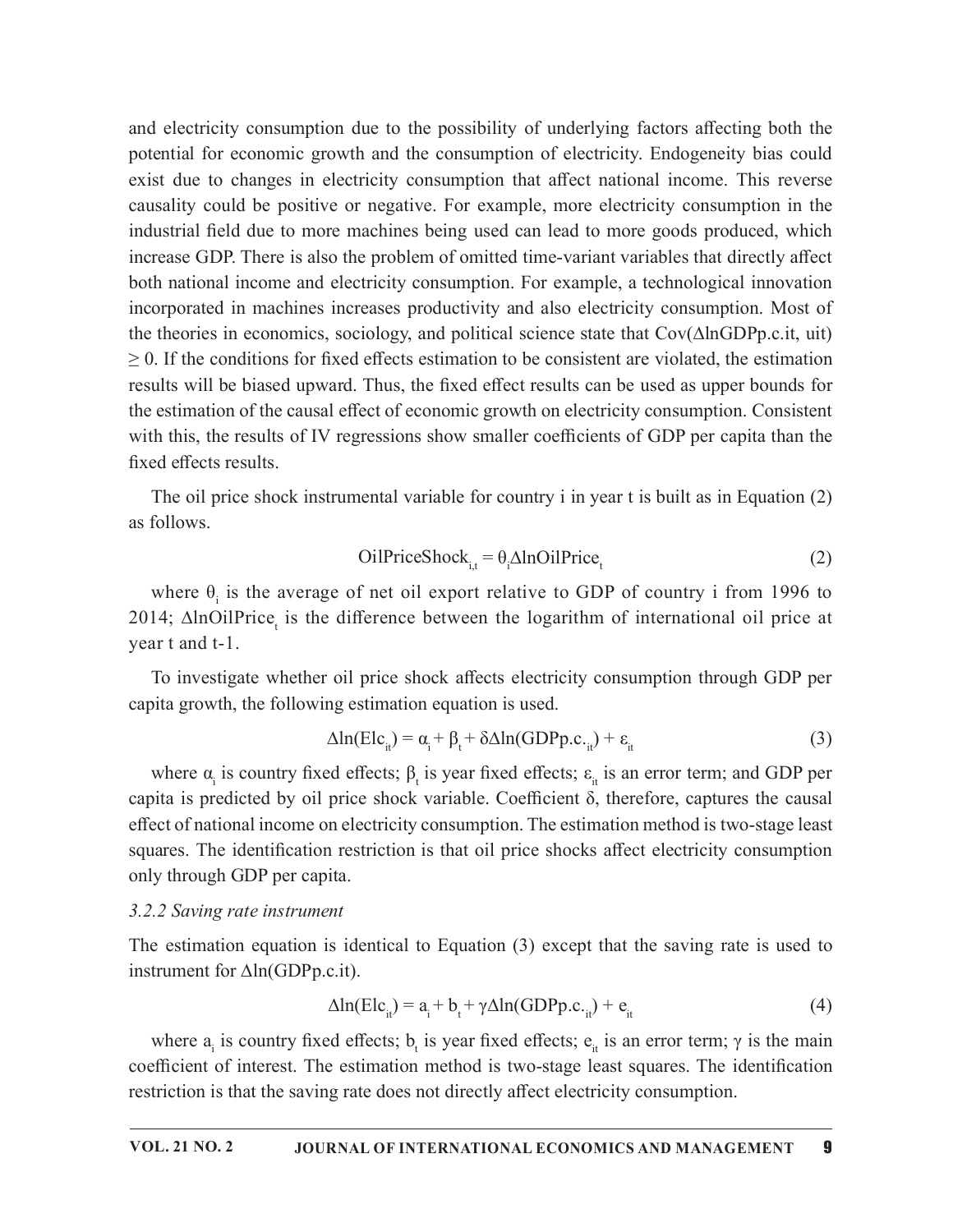### 4. Main results

#### 4.1 Oil price shock instrument

The analysis is firstly conducted by estimating the effect of GDP per capita growth on electricity consumption. Panel A and Panel B of Table 1 show the estimation using the least square and the two-stage least square, respectively. In panel A, when controlled for time and country fixed effects, only the year t coefficient of  $0.026$  with a standard error of  $0.014$  is significant at the 10% significance level. The year t-1 coefficient of 0.033 with a standard error of 0.014 is significant at the 5 percent significance level. The further lags' coefficients are quantitatively small and insignificant. Coefficients at t and t-1 summed up to yield a cumulative effect of 0.065 with a standard error of 0.023. With a p-value of 0.005, this effect is significant at the 1% significance level. These findings indicate that national income has a positive effect on electricity usage that accumulates over time. Therefore, it is sensible to use the logarithm of the growth rate of GDP per capita over two years at t and t-1 as the main regressor. The oil price shock instrumental variable is then calculated as the logarithm of the growth rate of the international oil price from year t-1 to year t, which is weighted with the average proportion of oil net export in GDP of each country in the period of 1996-2014.

Column 1 of Panel A shows the standard pooled OLS regression without year or country-fixed effects. The coefficient of changes in the logarithm of GDP per capita is significant, confirming the common positive correlation between economic growth and electricity consumption in the literature. Although the effect of GDP per capita on electricity consumption in this estimation is significant at the  $1\%$  significance level, it is quantitatively small. The coefficient of two years' average GDP per capita growth is 0.033 with a standard error of 0.009, which means that a 10% increase in GDP per capita leads to a rise of 0.3% in electricity consumption, which is very small and unrealistic. We then add year-fixed effects in Column 2, and they are jointly significant at the  $1\%$  significance level. This implies that the estimates are affected by global trends. In Column 3, we replace year-fixed effects with country-fixed effects. Column 4 presents the basic results with both country and fixed effect. The results show that the relationship between national income and electricity consumption remains unchanged after controlling for country and year fixed effects. Similar to the pooled prese stimation and and the coefficient of the coefficient of GDP per capital growth in the coefficient of column 1 of Panel A shows the standard pooled OLS regression without year or of GDP per capita is country in the pe significant at the 1% significance level, but still quantitatively small.

Panel B presents the results of the two-stage least squares estimation, in which GDP per capita growth is predicted by the oil price shock instrumental variable. The first-stage results show a strong connection between GDP per capita and the instrumental variable, with an F-statistic of 24.16. Both variables GDP per capita growth and oil price shock are calculated as the change in log. The oil price shock variable is weighted with the average proportion of oil net export in the GDP of each country in the period surveyed. Therefore, it is time-invariant. The estimates show that changes in the international oil price have a permanent effect on GDP per capita, which is also confirmed by Brückner et al. (2012) and Hamilton (2009). Ecclemental variables, the method of the coefficient of the method of the coefficient of the significant at the 1% significance level. This implies that the estimates are affected by global trends. In Column 3, we replace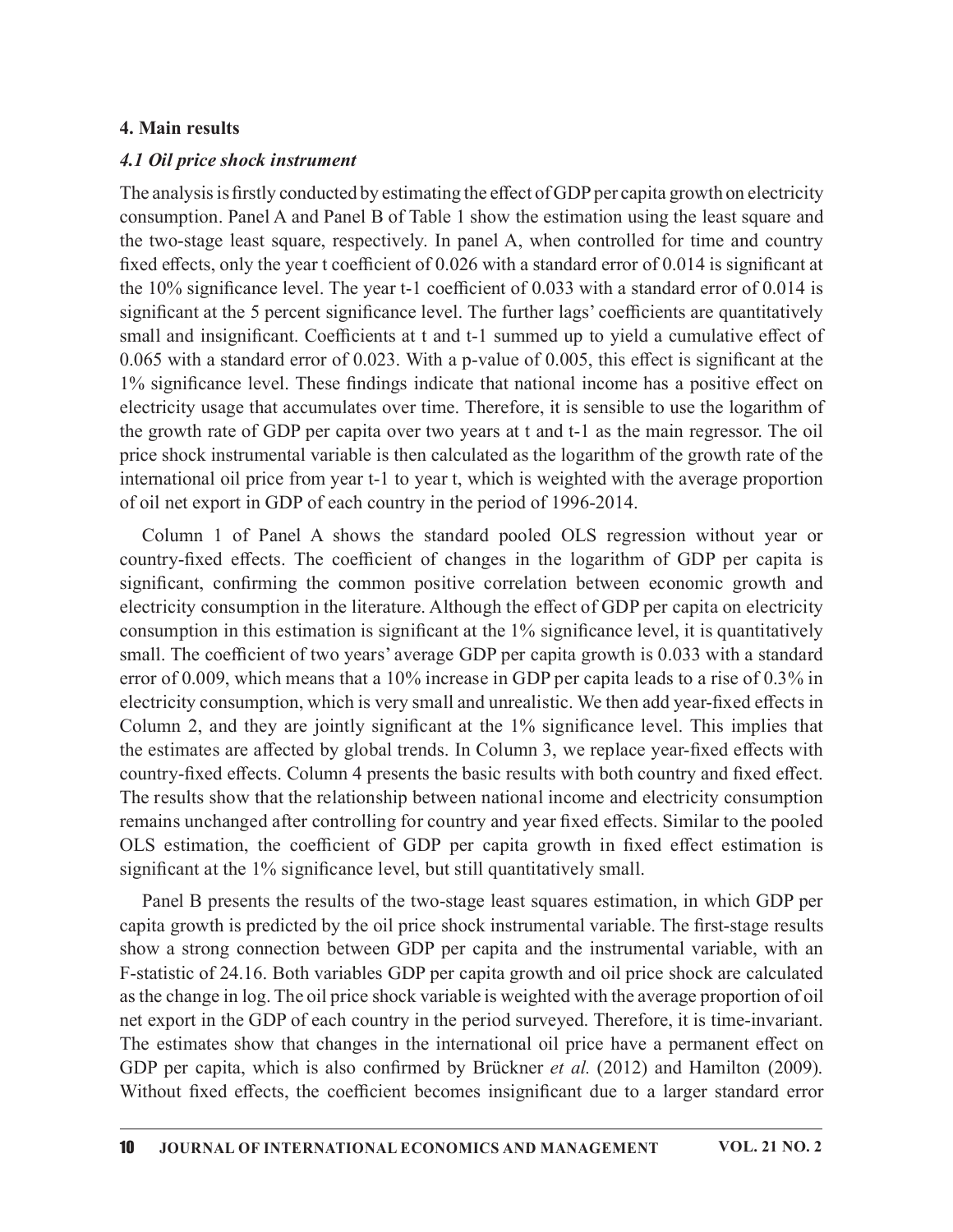compared to the least square estimation. When country and year fixed effects are introduced, the coefficient remains insignificant but has a negative sign of -0.088 with a standard error of 0.065. That might be because variations in electricity consumption could lead to changes in GDP per capita growth. In this case, least-squares coefficients are much bigger than two-stage least squares coefficients due to the reverse causality, which supports the growth hypothesis. Another factor that can lead to this result is omitted variables that are time-variant and directly affect both GDP per capita growth and electricity consumption. If the omitted variable is the only source of endogeneity, the neutrality hypothesis is valid. imation. When country and year fixed effects are introduced,<br>cant but has a negative sign of -0.088 with a standard error of<br>ariations in electricity consumption could lead to changes in<br>ase, least-squares coefficients ar

|                                     |                       |                       | Electricity consumption year t |                       |
|-------------------------------------|-----------------------|-----------------------|--------------------------------|-----------------------|
|                                     |                       |                       | Panel A: LS                    |                       |
|                                     | (1)                   | (2)                   | (3)                            | (4)                   |
| GDP p.c. growth year t              | $0.060***$<br>(0.013) | $0.029***$<br>(0.014) | $0.054**$<br>(0.012)           | $0.026*$<br>(0.014)   |
| GDP p.c. growth year t-1            | 0.009<br>(0.013)      | $0.035***$<br>(0.014) | 0.002<br>(0.013)               | $0.033**$<br>(0.014)  |
| GDP p.c. growth year t-2            | 0.012<br>(0.013)      | 0.009<br>(0.014)      | 0.004<br>(0.014)               | 0.006<br>(0.014)      |
| GDP p.c. growth<br>(2-year average) | $0.033***$<br>(0.009) | $0.035***$<br>(0.011) | $0.028***$<br>(0.009)          | $0.033***$<br>(0.012) |
|                                     |                       |                       | Panel B: 2SLS                  |                       |
| GDP p.c. growth<br>(2-year average) | 0.026<br>(0.062)      | $-0.088$<br>(0.063)   | $-0.064$<br>(0.055)            | $-0.088$<br>(0.065)   |
|                                     |                       |                       | First-stage                    |                       |
| Oil price shock<br>(2-year average) | $1.494***$<br>(0.399) | $1.399***$<br>(0.326) | $1.962***$<br>(0.459)          | $1.618***$<br>0.352)  |
| Kleibergen Paap F-stat              | 14.03                 | 18.45                 | 18.25                          | 24.16                 |
| Time FE                             | N <sub>o</sub>        | Yes                   | N <sub>o</sub>                 | Yes                   |
| <b>Country FE</b>                   | N <sub>o</sub>        | N <sub>o</sub>        | Yes                            | Yes                   |
|                                     | 608                   | 608                   | 608                            | 608                   |

Table 1. Effect of income growth on electricity consumption

Notes: The method of estimation in Panel A is least squares; Panel B is two-stage least squares. The dependent variable is total electricity consumption. The instrumental variable in Panel B is the change in the international oil price between year t and t-2 multiplied by the countries' average GDP share of net oil exports. Huber robust standard errors (shown in parentheses) are clustered at the country level. \*Significantly different from zero at 10 significance, \*\* 5 percent significance, \*\*\* 1 percent significance.

Source: Author's calculation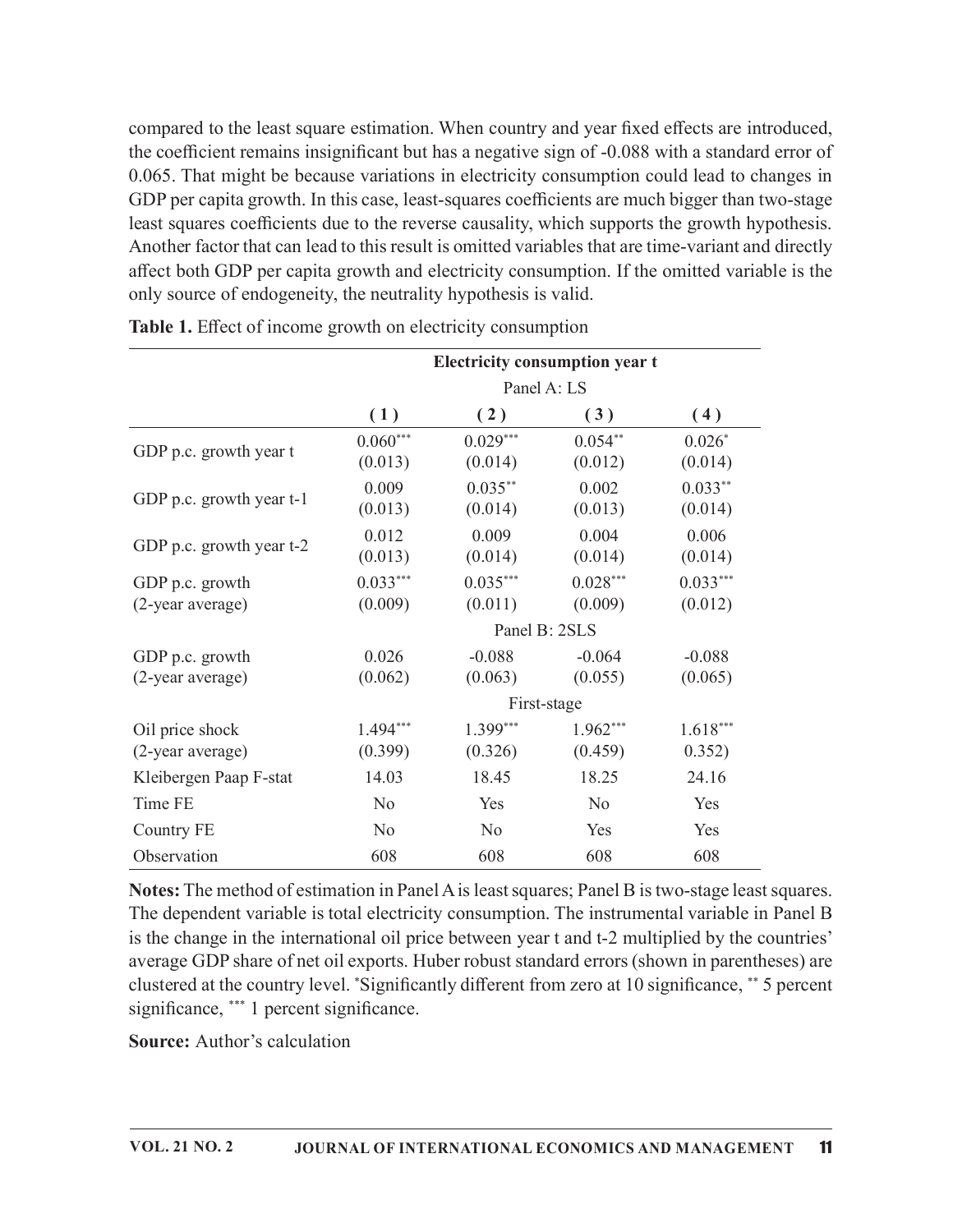| Table 2 shows the results of the reduced form estimations of oil price shock on electricity<br>consumption. The results are consistent with the results from Table 1. All of the coefficients<br>are insignificant, even when controlled for country and year fixed effect.<br>Table 2. Oil price shock and electricity consumption<br><b>Electricity consumption year t</b><br>(1)<br>(2)<br>(3)<br>(4)<br>0.003<br>$-0.153$<br>$-0.161$<br>$-0.020$<br>Oil price shock year t<br>(0.133)<br>(0.132)<br>(0.130)<br>(0.124) |
|-----------------------------------------------------------------------------------------------------------------------------------------------------------------------------------------------------------------------------------------------------------------------------------------------------------------------------------------------------------------------------------------------------------------------------------------------------------------------------------------------------------------------------|
|                                                                                                                                                                                                                                                                                                                                                                                                                                                                                                                             |
|                                                                                                                                                                                                                                                                                                                                                                                                                                                                                                                             |
|                                                                                                                                                                                                                                                                                                                                                                                                                                                                                                                             |
|                                                                                                                                                                                                                                                                                                                                                                                                                                                                                                                             |
|                                                                                                                                                                                                                                                                                                                                                                                                                                                                                                                             |
|                                                                                                                                                                                                                                                                                                                                                                                                                                                                                                                             |
|                                                                                                                                                                                                                                                                                                                                                                                                                                                                                                                             |
|                                                                                                                                                                                                                                                                                                                                                                                                                                                                                                                             |
|                                                                                                                                                                                                                                                                                                                                                                                                                                                                                                                             |
|                                                                                                                                                                                                                                                                                                                                                                                                                                                                                                                             |
|                                                                                                                                                                                                                                                                                                                                                                                                                                                                                                                             |
|                                                                                                                                                                                                                                                                                                                                                                                                                                                                                                                             |
|                                                                                                                                                                                                                                                                                                                                                                                                                                                                                                                             |
| 0.088<br>$-0.007$<br>$-0.066$<br>$-0.048$<br>Oil price shock year t-1                                                                                                                                                                                                                                                                                                                                                                                                                                                       |
| (0.133)<br>(0.126)<br>(0.128)<br>(0.134)                                                                                                                                                                                                                                                                                                                                                                                                                                                                                    |
| Oil price shock<br>0.039<br>$-0.093$<br>$-0.125$<br>$-0.142$                                                                                                                                                                                                                                                                                                                                                                                                                                                                |
| (2-year average)<br>(0.094)<br>(0.092)<br>(0.096)<br>(0.100)                                                                                                                                                                                                                                                                                                                                                                                                                                                                |
| Time FE<br>N <sub>o</sub><br>Yes<br>N <sub>0</sub><br>Yes                                                                                                                                                                                                                                                                                                                                                                                                                                                                   |
| <b>Country FE</b><br>N <sub>o</sub><br>Yes<br>Yes<br>N <sub>0</sub>                                                                                                                                                                                                                                                                                                                                                                                                                                                         |
| 608<br>608<br>608<br>Observation<br>608                                                                                                                                                                                                                                                                                                                                                                                                                                                                                     |
| Notes: The method of estimation is least squares. The dependent variable is total electricity                                                                                                                                                                                                                                                                                                                                                                                                                               |
| consumption. Huber robust standard errors (shown in parentheses) are clustered at the                                                                                                                                                                                                                                                                                                                                                                                                                                       |

Table 2. Oil price shock and electricity consumption

#### Source: Author's calculation

|                                                                                                                                                                                                                                                                                                                           | (0.133)        | (0.126)        | (0.134)                               | (0.128)    |
|---------------------------------------------------------------------------------------------------------------------------------------------------------------------------------------------------------------------------------------------------------------------------------------------------------------------------|----------------|----------------|---------------------------------------|------------|
| Oil price shock                                                                                                                                                                                                                                                                                                           | 0.039          | $-0.093$       | $-0.125$                              | $-0.142$   |
| (2-year average)                                                                                                                                                                                                                                                                                                          | (0.094)        | (0.092)        | (0.100)                               | (0.096)    |
| Time FE                                                                                                                                                                                                                                                                                                                   | N <sub>o</sub> | Yes            | N <sub>o</sub>                        | Yes        |
| <b>Country FE</b>                                                                                                                                                                                                                                                                                                         | N <sub>o</sub> | N <sub>o</sub> | Yes                                   | Yes        |
| Observation                                                                                                                                                                                                                                                                                                               | 608            | 608            | 608                                   | 608        |
| Notes: The method of estimation is least squares. The dependent variable is total electricity<br>consumption. Huber robust standard errors (shown in parentheses) are clustered at the<br>country level. *Significantly different from zero at 10 significance, ** 5 percent significance,<br>*** 1 percent significance. |                |                |                                       |            |
| <b>Source:</b> Author's calculation                                                                                                                                                                                                                                                                                       |                |                |                                       |            |
| Table 3. Excluded countries with low oil price shock value                                                                                                                                                                                                                                                                |                |                |                                       |            |
|                                                                                                                                                                                                                                                                                                                           |                |                | <b>Electricity consumption year t</b> |            |
|                                                                                                                                                                                                                                                                                                                           |                |                | Panel A: LS                           |            |
|                                                                                                                                                                                                                                                                                                                           | (1)            | (2)            | (3)                                   | (4)        |
| GDP p.c. growth                                                                                                                                                                                                                                                                                                           | 0.026          | $-0.090$       | $-0.064$                              | $-0.091$   |
| (2-year average)                                                                                                                                                                                                                                                                                                          | (0.060)        | (0.064)        | (0.055)                               | (0.065)    |
|                                                                                                                                                                                                                                                                                                                           |                |                | First-stage                           |            |
| Oil price shock                                                                                                                                                                                                                                                                                                           | $1.496***$     | $1.358***$     | $1.963***$                            | $1.594***$ |
| (2-year average)                                                                                                                                                                                                                                                                                                          | (0.412)        | (0.337)        | (0.475)                               | 0.367)     |
|                                                                                                                                                                                                                                                                                                                           | 13.18          | 18.15          | 17.05                                 | 19.53      |
| Kleibergen Paap F-stat                                                                                                                                                                                                                                                                                                    |                |                | N <sub>o</sub>                        | Yes        |
| Time FE                                                                                                                                                                                                                                                                                                                   | N <sub>o</sub> | Yes            |                                       |            |
| Country FE                                                                                                                                                                                                                                                                                                                | N <sub>o</sub> | N <sub>o</sub> | Yes                                   | Yes        |

Notes: The method of estimation is two-stage least squares. The dependent variable is total electricity consumption. The instrumental variable is the change in the international oil price between year t and t-2 multiplied by countries'average GDP share of net oil exports. Huber robust standard errors (shown in parentheses) are clustered at the country level. \*Significantly different from zero at 10 significance, \*\* 5 percent significance, \*\*\* 1 percent significance.

Source: Author's calculation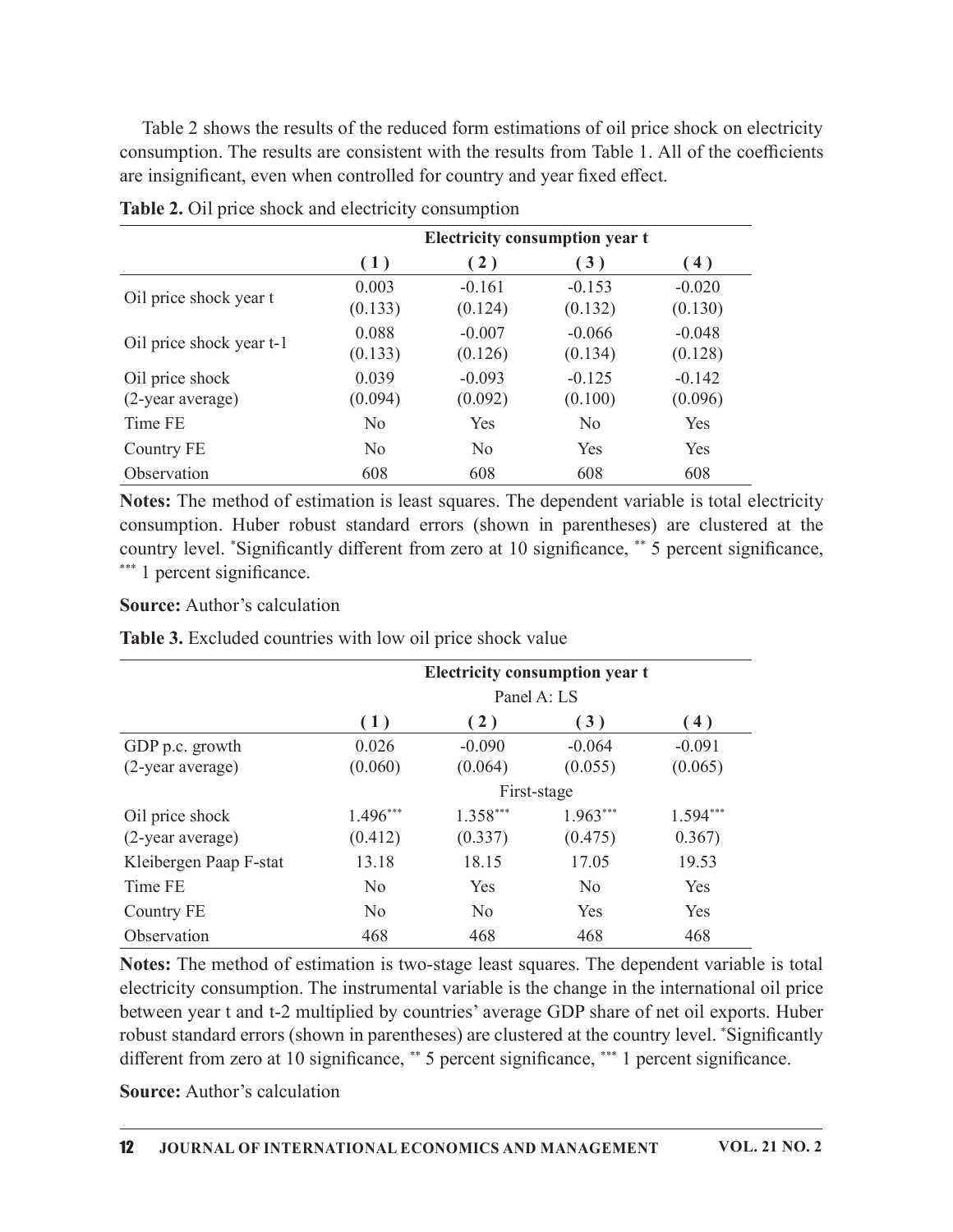In Table 3, we excluded some countries that have small  $\theta$ i values. Those countries have similar oil export and import value, making the net export value of oil really small. Since θi equals net oilexport value divided by GDP, it will become close to zero and make those observations less meaningful due to collinearity. The excluded countries are Estonia, Hong Kong, Moldova, Nepal, and Slovenia. However, the results are similar to the previous estimations. The first stage remains fairly strong and there is no significant coefficient in the effect of GDP per capita growth on electricity consumption. or value, making the net export value of oil really small. Since<br>
divided by GDP, it will become close to zero and make those<br>
did the to collinearity. The excluded countries are Estonia, Hong<br>
did Slovenia. However, the

|                                            | We also examine the effect of GDP growth on electricity consumption exclusively in<br>European countries compare to other countries. The reason behind this is European countries<br>have a higher level of development compared to others. They have different speeds of increase<br>in electricity consumption and GDP per capita growth rate. Moreover, European countries use<br>more renewable energy resources. Again, the main finding in Table 4 is the coefficients on<br>GDP per capita in the European countries sample and other countries are insignificant. |                           |
|--------------------------------------------|---------------------------------------------------------------------------------------------------------------------------------------------------------------------------------------------------------------------------------------------------------------------------------------------------------------------------------------------------------------------------------------------------------------------------------------------------------------------------------------------------------------------------------------------------------------------------|---------------------------|
| Table 4. Are European countries different? |                                                                                                                                                                                                                                                                                                                                                                                                                                                                                                                                                                           |                           |
|                                            | <b>Electricity consumption year t</b><br><b>Non-European countries</b>                                                                                                                                                                                                                                                                                                                                                                                                                                                                                                    | <b>European countries</b> |
| GDP p.c. growth                            | 0.026                                                                                                                                                                                                                                                                                                                                                                                                                                                                                                                                                                     | $-0.090$                  |
| (2-year average)                           | (0.060)                                                                                                                                                                                                                                                                                                                                                                                                                                                                                                                                                                   | (0.064)                   |
|                                            | First-stage                                                                                                                                                                                                                                                                                                                                                                                                                                                                                                                                                               |                           |
| Oil price shock<br>(2-year average)        | 1.496***<br>(0.412)                                                                                                                                                                                                                                                                                                                                                                                                                                                                                                                                                       | $1.358***$<br>(0.337)     |
| Kleibergen Paap F-stat                     | 13.18                                                                                                                                                                                                                                                                                                                                                                                                                                                                                                                                                                     | 18.15                     |
| Time FE                                    | N <sub>o</sub>                                                                                                                                                                                                                                                                                                                                                                                                                                                                                                                                                            | Yes                       |
| Country FE                                 | N <sub>0</sub>                                                                                                                                                                                                                                                                                                                                                                                                                                                                                                                                                            | N <sub>0</sub>            |
|                                            |                                                                                                                                                                                                                                                                                                                                                                                                                                                                                                                                                                           | 468                       |

Notes: The method of estimation is two-stage least squares. The dependent variable is total electricity consumption. The instrumental variable is the change in the international oil price between year t and t-2 multiplied by countries' average GDP share of net oil exports. Huber robust standard errors (shown in parentheses) are clustered at the country level. \*Significantly different from zero at 10 significance, \*\* 5 percent significance, \*\*\* 1 percent significance.

#### Source: Author's calculation

Table 5 shows an overidentifying restriction test that the instrumental variable affects electricity consumption only through national income. Lagged GDP per capita levels are used as an additional instrumental variable for GDP per capita growth (2 years average). The lagged GDP per capita level is a valid instrumental variable if it only affects electricity consumption through GDP per capita growth. The idea of using lagged GDP per capita level as an additional instrument is from Brückner *et al.* (2012). From Table 5, we can see that the joint F statistic in the first-stage estimation when both oil price shocks (2 years average) and lagged GDP per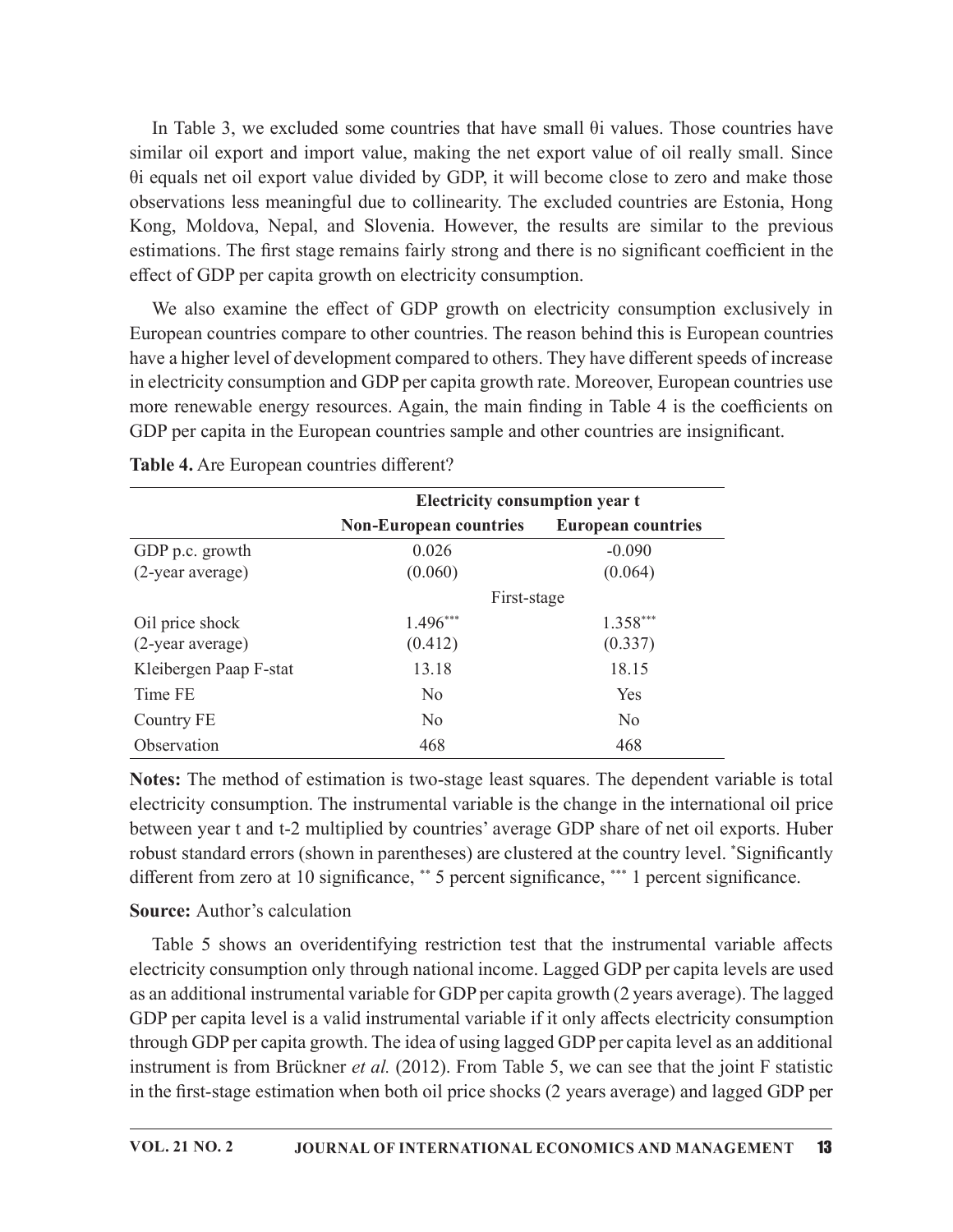capita levels are included as instrumental variables for GDP per capita growth is 14.19, which by the rule of thumb suggests that weak instruments problem is not present. The p-values of the Hansen test of overidentifying is 0.54, which means the Hansen test rejects the hypothesis of invalid overidentifying restriction. The table also presents the results when oil price shocks are used as an exogenous regressor conditioned on GDP per capita growth predicted by lagged GDP per capita levels. Again, the F statistic for the first stage when lagged GDP per capita levels is used to instrument for GDP per capita growth is quite strong at 11.34. The result shows that the (direct) effect of oil price shocks and GDP per capita growth conditioned on oil price shocks on electricity consumption are statistically insignificant. This confirms the exclusion restriction when using oil price shocks as an instrumental variable is not violated.

|                                          | of invalid overidentifying restriction. The table also presents the results when oil price shocks<br>are used as an exogenous regressor conditioned on GDP per capita growth predicted by lagged<br>GDP per capita levels. Again, the F statistic for the first stage when lagged GDP per capita<br>levels is used to instrument for GDP per capita growth is quite strong at 11.34. The result<br>shows that the (direct) effect of oil price shocks and GDP per capita growth conditioned on<br>oil price shocks on electricity consumption are statistically insignificant. This confirms the<br>exclusion restriction when using oil price shocks as an instrumental variable is not violated. |                                       |  |
|------------------------------------------|----------------------------------------------------------------------------------------------------------------------------------------------------------------------------------------------------------------------------------------------------------------------------------------------------------------------------------------------------------------------------------------------------------------------------------------------------------------------------------------------------------------------------------------------------------------------------------------------------------------------------------------------------------------------------------------------------|---------------------------------------|--|
| Table 5. Test of exclusion restriction I |                                                                                                                                                                                                                                                                                                                                                                                                                                                                                                                                                                                                                                                                                                    |                                       |  |
|                                          | <b>Electricity consumption year t</b><br>IV is oil price shock and<br>lagged GDP per capita                                                                                                                                                                                                                                                                                                                                                                                                                                                                                                                                                                                                        | <b>IV</b> is lagged GDP<br>per capita |  |
| GDP p.c. growth<br>(2-year average)      | $-0.037$<br>(0.053)                                                                                                                                                                                                                                                                                                                                                                                                                                                                                                                                                                                                                                                                                | 0.116<br>(0.106)                      |  |
| Oil price shock<br>(2-year average)      |                                                                                                                                                                                                                                                                                                                                                                                                                                                                                                                                                                                                                                                                                                    | $-0.330$<br>(0.243)                   |  |
| Hansen J, p-value                        | 0.54                                                                                                                                                                                                                                                                                                                                                                                                                                                                                                                                                                                                                                                                                               |                                       |  |
| Kleibergen Paap F-stat                   | 14.19                                                                                                                                                                                                                                                                                                                                                                                                                                                                                                                                                                                                                                                                                              | 11.34                                 |  |
| Time FE                                  | Yes                                                                                                                                                                                                                                                                                                                                                                                                                                                                                                                                                                                                                                                                                                | Yes                                   |  |
| Country FE                               | Yes                                                                                                                                                                                                                                                                                                                                                                                                                                                                                                                                                                                                                                                                                                | Yes                                   |  |
| Observation                              | 576                                                                                                                                                                                                                                                                                                                                                                                                                                                                                                                                                                                                                                                                                                | 576                                   |  |
|                                          | Notes: The method of estimation is two-stage least squares. The dependent variable is total<br>electricity consumption. The instrumental variable is the change in the international oil<br>price between year t and t-2 multiplied with countries' average GDP share of net oil exports<br>and lagged GDP per capita level. Huber robust standard errors (shown in parentheses) are                                                                                                                                                                                                                                                                                                               |                                       |  |

Notes: The method of estimation is two-stage least squares. The dependent variable is total electricity consumption. The instrumental variable is the change in the international oil price between year t and t-2 multiplied with countries'average GDP share of net oil exports and lagged GDP per capita level. Huber robust standard errors (shown in parentheses) are clustered at the country level. \*Significantly different from zero at 10 significance, \*\* 5 percent significance, \*\*\* 1 percent significance.

### Source: Author's calculation

The most important identifying assumption in our instrumental variables estimation is that changes in the international oil prices only affect electricity consumption through GDP per capita. However, there are other possible channels through which international oil price shock can a൵ect electricity consumption. There are two possible channels, which are added to the regression models to see if the results still hold. The estimations results are presented in Table 6.

The first channel is the government. Variations in international oil prices can change the evaluation of countries' leaders about the future status of the world, thus affecting economic planning and making the government issue policies that may decrease electricity consumption like energy conservation policies, or increase electricity usage by pushing production. The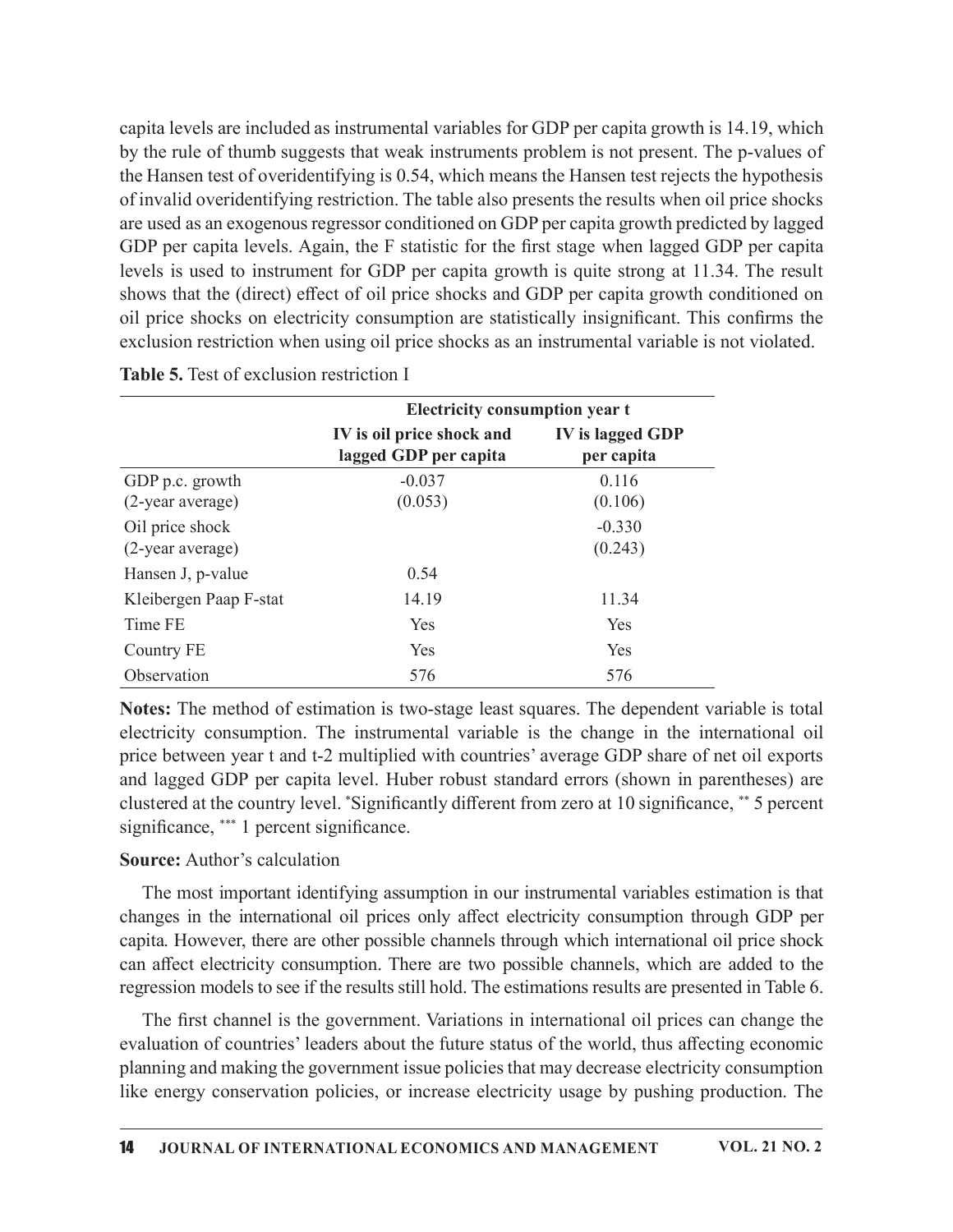relationship between government expenditures and oil price shock has been confirmed by Eltony and Al-Awadi (2001). Therefore, in Column 1 of Table 6, government expenditure is added as an additional exogenous variable. The results indicate that while the coefficient of government expenditure of  $0.078$  is significant at a 10 percent significance level with a standard error of 0.041, the coefficient of GDP per capita of -0.1 is still insignificant at a standard error of 0.068. F-statistic of 25.93 shows a strong first-stage relationship between oil price shock and GDP per capita. These results are consistent with previous findings and show no evidence of the causal effect of national income on electricity growth when controlled with government expenditures. example that the spenditures and oil price shock has been confirmed by<br>
therefore, in Column 1 of Table 6, government expenditure<br>
mous variable. The results indicate that while the coefficient<br>
of 0.078 is significant at

| (1)<br>(2)<br>(3)<br>GDP p.c. growth<br>$-0.100$<br>$-0.049$<br>$-0.051$<br>(0.102)<br>(0.109)<br>(0.068)<br>$0.078*$<br>0.054<br>(0.041)<br>(0.079)<br>$0.004***$<br>$0.004***$<br>Total factor productivity<br>(0.001)<br>(0.001)<br>First-stage<br>$1.528***$<br>$1.586***$<br>$1.426***$<br>(0.300)<br>(0.452)<br>(0.588)<br>$0.587***$<br>$0.706***$<br>(0.045)<br>(0.043)<br>$0.008***$<br>$0.006***$<br>Total factor productivity<br>(0.003)<br>(0.002)<br>9.95<br>25.93<br>9.26<br>Time FE<br>Yes<br>Yes<br>Yes<br>Yes<br>Yes<br>Yes |                  | Electricity consumption year t |  |
|----------------------------------------------------------------------------------------------------------------------------------------------------------------------------------------------------------------------------------------------------------------------------------------------------------------------------------------------------------------------------------------------------------------------------------------------------------------------------------------------------------------------------------------------|------------------|--------------------------------|--|
|                                                                                                                                                                                                                                                                                                                                                                                                                                                                                                                                              |                  |                                |  |
|                                                                                                                                                                                                                                                                                                                                                                                                                                                                                                                                              |                  |                                |  |
| Government expenditure                                                                                                                                                                                                                                                                                                                                                                                                                                                                                                                       | (2-year average) |                                |  |
|                                                                                                                                                                                                                                                                                                                                                                                                                                                                                                                                              |                  |                                |  |
| Oil price shock<br>(2-year average)<br>Government expenditure<br>Kleibergen Paap F-stat                                                                                                                                                                                                                                                                                                                                                                                                                                                      |                  |                                |  |
|                                                                                                                                                                                                                                                                                                                                                                                                                                                                                                                                              |                  |                                |  |
|                                                                                                                                                                                                                                                                                                                                                                                                                                                                                                                                              |                  |                                |  |
|                                                                                                                                                                                                                                                                                                                                                                                                                                                                                                                                              |                  |                                |  |
|                                                                                                                                                                                                                                                                                                                                                                                                                                                                                                                                              |                  |                                |  |
|                                                                                                                                                                                                                                                                                                                                                                                                                                                                                                                                              |                  |                                |  |
|                                                                                                                                                                                                                                                                                                                                                                                                                                                                                                                                              |                  |                                |  |
|                                                                                                                                                                                                                                                                                                                                                                                                                                                                                                                                              |                  |                                |  |
|                                                                                                                                                                                                                                                                                                                                                                                                                                                                                                                                              |                  |                                |  |
|                                                                                                                                                                                                                                                                                                                                                                                                                                                                                                                                              | Country FE       |                                |  |
| Observation<br>556<br>556<br>556                                                                                                                                                                                                                                                                                                                                                                                                                                                                                                             |                  |                                |  |

Table 6. Test of exclusion restriction II

Notes: The method of estimation is two-stage least squares. The dependent variable is total electricity consumption. The instrumental variable is the change in the international oil price between year t and t-2 multiplied with countries' average GDP share of net oil exports, and in Column 1 has government expenditure, Column 2 has total factor productivity, Column 3 has both government expenditure and total factor productivity as an additional instrument. Huber robust standard errors (shown in parentheses) are clustered at the country level. \*Significantly different from zero at 10 significance, \*\* 5 percent significance, \*\*\* 1 percent significance.

### Source: Author's calculation

The second channel is technological progress. The relationship between oil price shock and technological progress has been verified by many studies. According to Cheon and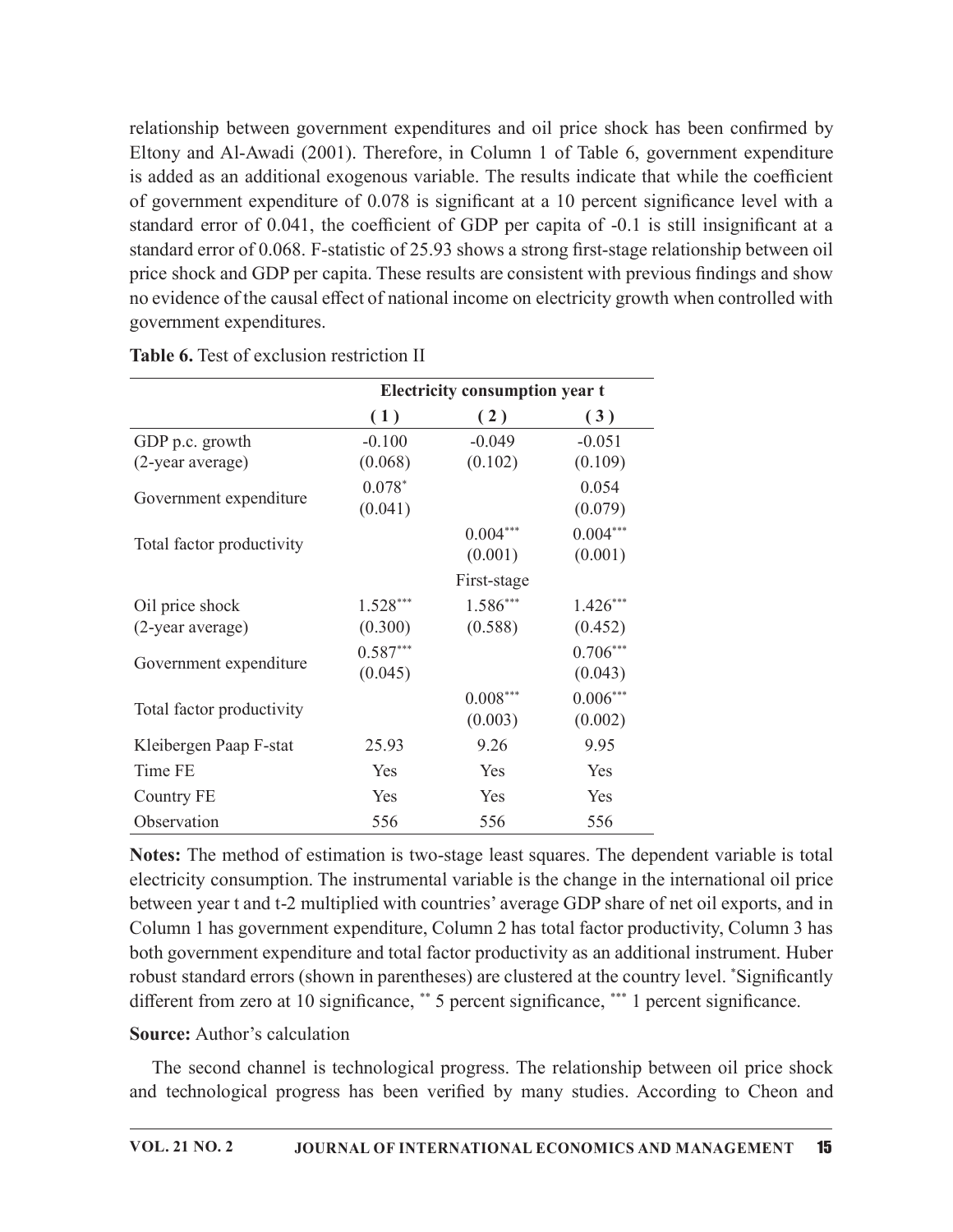Johannes (2012), technological progress definitely will affect electricity consumption, either by more electrical devices produced or advance in power efficiency. In Column 2, total factor productivity is used to measure technological progress. The effect of total factor productivity is significant at the 1 percent significance level with a coefficient of  $0.004$  and standard error of 0.001. The coefficient of GDP per capita of  $-0.049$  is still insignificant with a standard error of 0.102, showing no evidence of the causal effect of GDP per capita growth on electricity consumption.

In Column 3, both government expenditure and total factor productivity are added as additional regressors. F-statistic of 9.97 indicates that oil price shock still has an acceptable first-stage relationship with GDP per capita. The effect of GDP per capita on national income remains insignificant with a coefficient of  $-0.051$  and a standard error of 0.109. Overall, the results in all cases are consistent with previous findings that there is no evidence of causality runs from GDP per capita to electricity consumption.

#### 4.2 Saving rate instrument

The second instrument is the past saving rate. The identification restriction is that the saving rate does not directly affect electricity consumption. It is sensible to think that the saving rate will have an effect on income in the future, but does it affect electricity consumption? There is no precise theory that proves saving rate does not directly impact electricity consumption, but it seems reasonable that the saving rate in the past three years should not affect electricity consumption today other than through the income channel. Nevertheless, the saving rate can a൵ect electricity consumption through some other channels. First, the saving rate could be affected by the government, which may issue policies that reduce or increase electricity consumption. Second, electricity consumption might be driven by the distribution of income or market structure that results in different savings rates. However, it will be shown that those are unlikely to be important concerns in the estimations.

Table 7 examines the effect of GDP per capita on electricity consumption in IV regression using past saving rates as an instrument. The saving rate is defined as the percentage of gross saving compared to GDP. The first column shows the standard two-stage least squares regressions in which the instrumental variable is the saving rate. With a t-statistic of 3.21 and an F-statistic of 10.28, the first-stage relationship between national income and the saving rate is acceptable. The two-stage least squares estimate the coefficient of the effect of GDP per capita on electricity consumption is 0.116 with a standard error of 0.164, which shows no causal effect running from national income to electricity consumption. The other two columns test the plausibility of the exclusion restriction and the robustness of the previous findings. Column 2 adds government expenditure as an additional explanatory variable to check if the association between government expenditure and the saving rate is responsible for results in Column 1. The first-stage coefficient of government expenditure is insignificant, and the two-stage least squares estimate is similar to the estimate without government expenditure, showing no causal effect of income on electricity consumption. Finally, Column 3 adds one more lag of the saving rate as an additional instrument. Adding further lag of saving rate will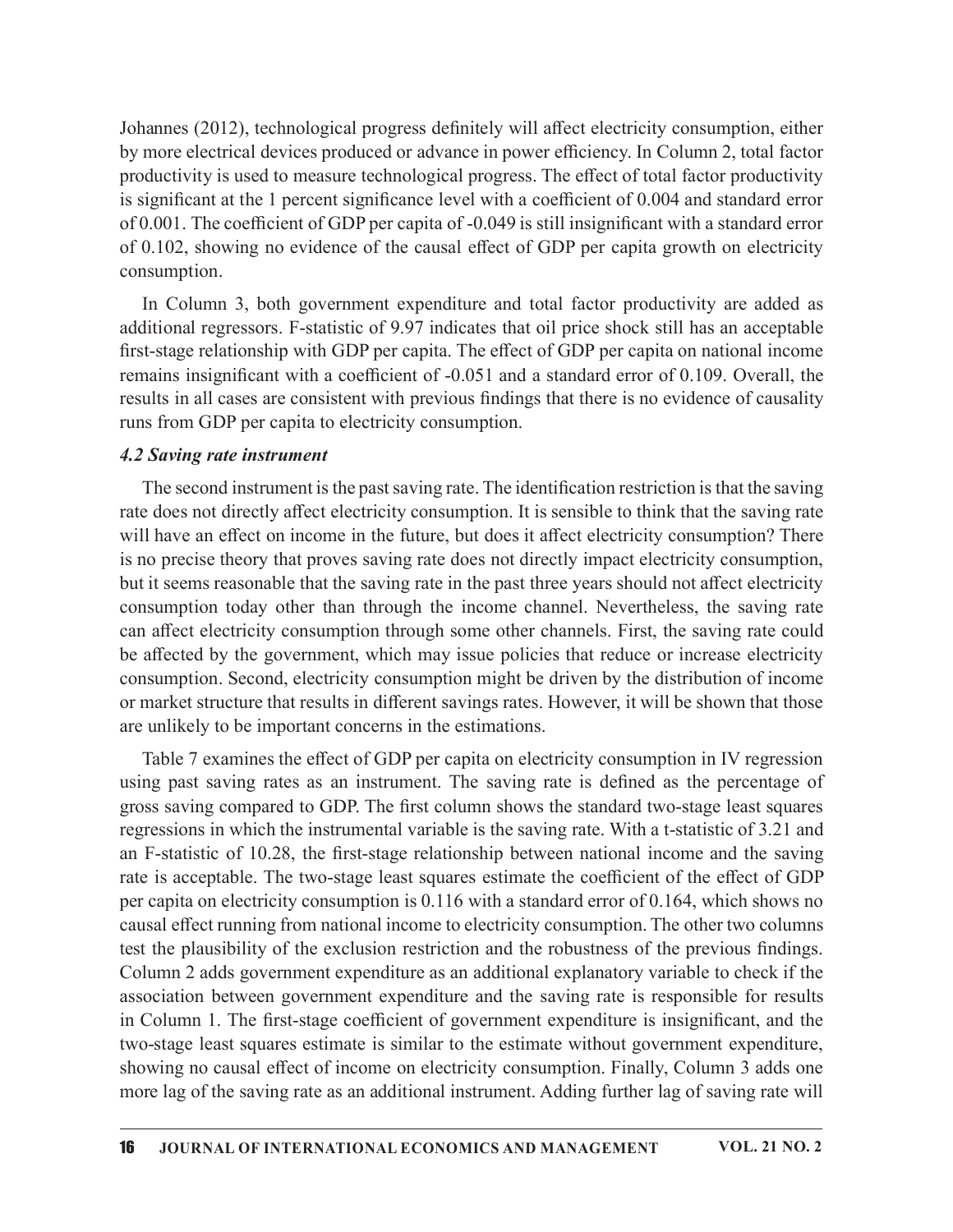perform an overidentifying restriction test. In other words, whether the saving rate at year t-3 is a valid instrument is conditional on the saving rate at year t-2 being a valid instrument (Acemoglu et  $al$ , 2008). The two-stage least squares coefficient of GDP per capita is again insignificant at the value of  $0.105$  with a standard error of  $0.123$ , and the overidentification restriction test indicates that the instruments are valid. test. In other words, whether the saving rate at year<br>on the saving rate at year t-2 being a valid instrument<br>ge least squares coefficient of GDP per capita is again<br>h a standard error of 0.123, and the overidentification

|                                 | (1)                    | (2)                    | (3)                    |  |
|---------------------------------|------------------------|------------------------|------------------------|--|
| GDP p.c. growth year t-1        | 0.116<br>(0.164)       | 0.117<br>(0.156)       | 0.135<br>(0.138)       |  |
| Government expenditure year t-1 |                        | 0.063<br>(0.405)       |                        |  |
|                                 |                        | First-stage            |                        |  |
| Savings rate year t-2           | $0.003***$<br>(0.0009) | $0.003***$<br>(0.0009) | $0.0028**$<br>(0.0013) |  |
| Savings rate year t-3           |                        |                        | 0.001<br>(0.0014)      |  |
| Government expenditure year t-1 |                        | $-0.504$<br>(0.765)    |                        |  |
| Kleibergen Paap F-stat          | 10.28                  | 10.05                  | 6.26                   |  |
| Time FE                         | Yes                    | Yes                    | Yes                    |  |
| <b>Country FE</b>               | Yes                    | Yes                    | Yes                    |  |
| Observation                     | 455                    | 455                    | 455                    |  |

### Source: Author's calculation

Similar to the oil price shock instrument, lagged GDP per capita levels as an additional instrument for GDP per capita growth are added to test for exclusion restriction in Table 8. When both past saving rate and lagged GDP levels are used as instrumental variables, the joint F-statistic in the first-stage estimate is 15.60, which indicates a strong instrument. Also, the p-value Hansen test is 0.37, which means it rejects the hypothesis of invalid overidentifying restriction. Meanwhile, when lagged GDP per capita levels are added as the only instrument for GDP per capita growth, the F-statistic is 13.54, which indicates that the weak instrument is not the main concern. The direct effect of past savings rate on electricity consumption is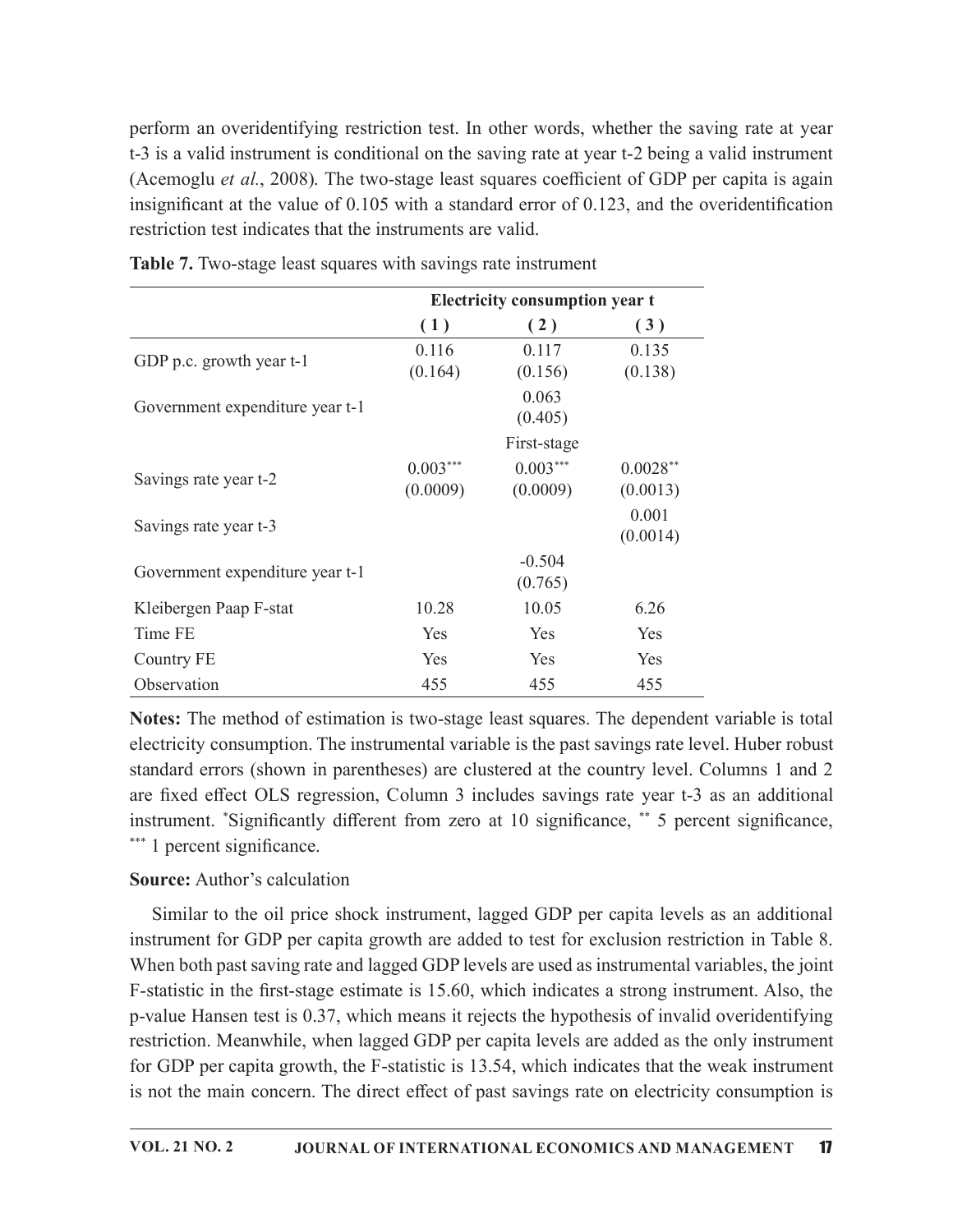|                                            | insignificant at the value of -0.0001 with a standard error of 0.0007. Both cases show an<br>insignificant coefficient of GDP per capita growth year t-1 on electricity consumption year t. |                                |  |
|--------------------------------------------|---------------------------------------------------------------------------------------------------------------------------------------------------------------------------------------------|--------------------------------|--|
| Table 8. Test of exclusion restriction III |                                                                                                                                                                                             |                                |  |
|                                            | Electricity consumption year t                                                                                                                                                              |                                |  |
|                                            | IV is past savings rate and<br>lagged GDP per capita                                                                                                                                        | IV is lagged GDP<br>per capita |  |
| GDP p.c. growth year t-1                   | $-0.068$<br>(0.121)                                                                                                                                                                         | 0.105<br>(0.123)               |  |
| Savings rate year t-2                      |                                                                                                                                                                                             | $-0.0001$<br>(0.0007)          |  |
| Hansen J, p-value                          | 0.37                                                                                                                                                                                        |                                |  |
| Kleibergen Paap F-stat                     | 15.60                                                                                                                                                                                       | 13.54                          |  |
| Time FE                                    | Yes                                                                                                                                                                                         | Yes                            |  |
| <b>Country FE</b>                          | Yes                                                                                                                                                                                         | Yes                            |  |
| Observation                                | 576                                                                                                                                                                                         | 576                            |  |

Notes: The method of estimation is two-stage least squares. The dependent variable is total electricity consumption. The instrumental variable is the change in the international oil price between year t and t-2 multiplied with countries'average GDP share of net oil exports and lagged GDP per capita level. Huber robust standard errors (shown in parentheses) are clustered at the country level. \*Significantly different from zero at 10 significance, \*\* 5 percent significance, \*\*\* 1 percent significance.

### Source: Author's calculation

Overall, the two instrumental variables strategies give consistent results that show no causal effect running from income to electricity consumption. However, this does not mean electricity consumption does not affect income. The results only indicate that there is no unidirectional causality running from national income to electricity usage, which means the conservation hypothesis and feedback hypothesis do not hold, leave us with growth hypothesis and neutrality hypothesis. As mentioned before, endogeneity can arise due to reserve causality. In this case, electricity positively affects GDP per capita growth. If this is true, the growth hypothesis is also true. In this case, electricity conservation policies should not be implemented as it will badly affect economic growth. Instead, governments should produce more electricity to meet the demands and focus on increasing electricity efficiency rather than reducing electricity usage. Endogeneity can also exist due to omitted variables, that affect both electricity usage and income. This is the case of the neutrality hypothesis, and in this case, electricity conservation policies can be implemented to reduce pressure on the environment.

## 5. Conclusion

In this paper, the results indicate that although income and electricity consumption are positively correlated, there is no evidence of the causal effect of economic growth on electricity consumption. One reason for this positive correlation is electricity consumption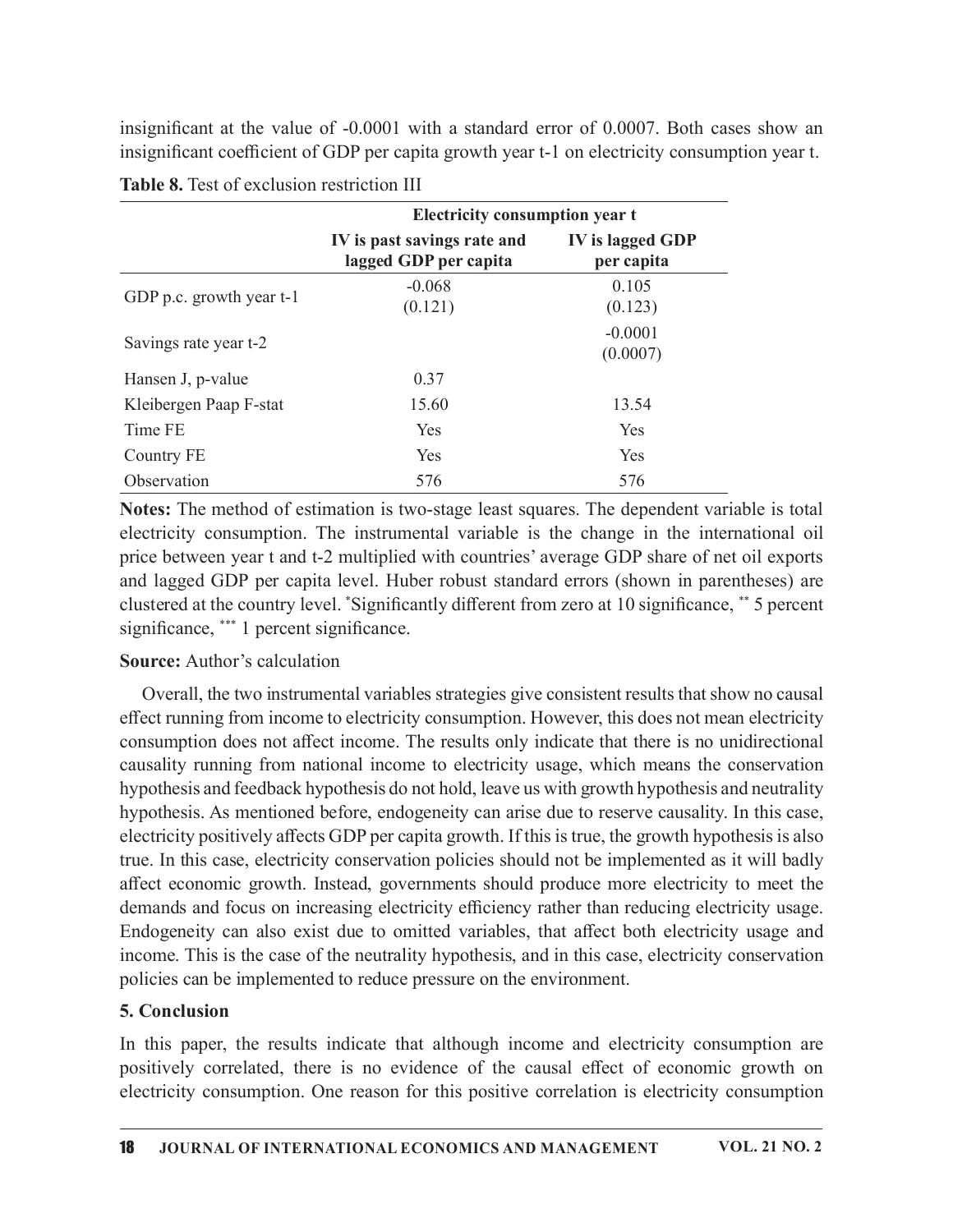may have a direct impact on economic growth. Another reason is that there could be other factors that affect electricity consumption beyond GDP per capita growth, for example, technological progress. To the best of our knowledge, this paper presents the first empirical attempt to use the instrumental variables approach to estimate the causal effects that growth in GDP per capita has on electricity consumption. Panel data of 32 countries from 1996 to 2014 are used. An instrument for GDP per capita as the logarithm of the growth rate of the international oil price-weighted with the average proportion of oil net export in GDP of each country in the period of 1996-2014 is applied. Past savings rates as a second instrument are also tested. Controlling for country and time fixed effects helps to deal with time-invariant variables related to countries' history, industry structure, and the human aspect that could affect both national income growth and electricity consumption, and world business-cycle effects respectively.

When controlled for country and year fixed effects and employed instrumental variables, the regressions show no evidence of a causal effect of national income on electricity since the 1990s. Future studies should resolve the remaining concerns in this paper. First, while the results do not show evidence for a causal effect of GDP per capita growth on electricity consumption, such an effect can still exist at a much higher lag, for example, for more than 10 years. If more data are available in the future, this theory can be tested when countries completely stop using oil to produce electricity. Second, this causal effect might be caused by other time-variant characteristics that cannot be found using the available cross-country data. Finally, the results do not indicate that electricity consumption does not a൵ect economic growth. Knowing whether electricity consumption a൵ects economic growth will greatly help governments to imply suitable policies, but another methodology is needed to answer this question.

#### **References**

- Abdoli, G. and Dastan, S. (2015), "Electricity consumption and economic growth in OPEC countries: a cointegrated panel analysis", OPEC Energy Review, Vol. 39 No. 1, pp. 1 - 16.
- Acemoglu, D., Johnson, S., Robinson, J. and Yared, P. (2008), "Income and Democracy", American Economic Review, Vol. 98, pp. 808 - 842.
- Acemoglu, D., Finkelstein, A. and Notowidigdo, M. (2013), "Income and health spending: evidence from oil price shocks", Review of Economics and Statistics, Vol. 95 No. 4, pp. 1079 - 1095.
- Altinay, G. and Karagol, E. (2005), "Electricity consumption and economic growth: evidence from Turkey", Energy Economics, Vol. 27, pp. 849 - 856.
- Apergis, N. and Payne, J. (2011), "A dynamic panel study of economic development and the electricity consumption - growth nexus", *Energy Economics*, Vol. 33 No. 5, pp. 770 - 781.
- Aqeel, A. and Butt, M.S. (2001), "The relationship between energy consumption and economic growth in Pakistan", Asia-Pacific Development Journal, Vol. 8 No. 2, pp. 101 - 110.
- Blundell, R. and Bond, S. (1998), "Initial conditions and moment restrictions in dynamic panel data models", Journal of Econometrics, Vol. 87 No. 1, pp. 115 - 143.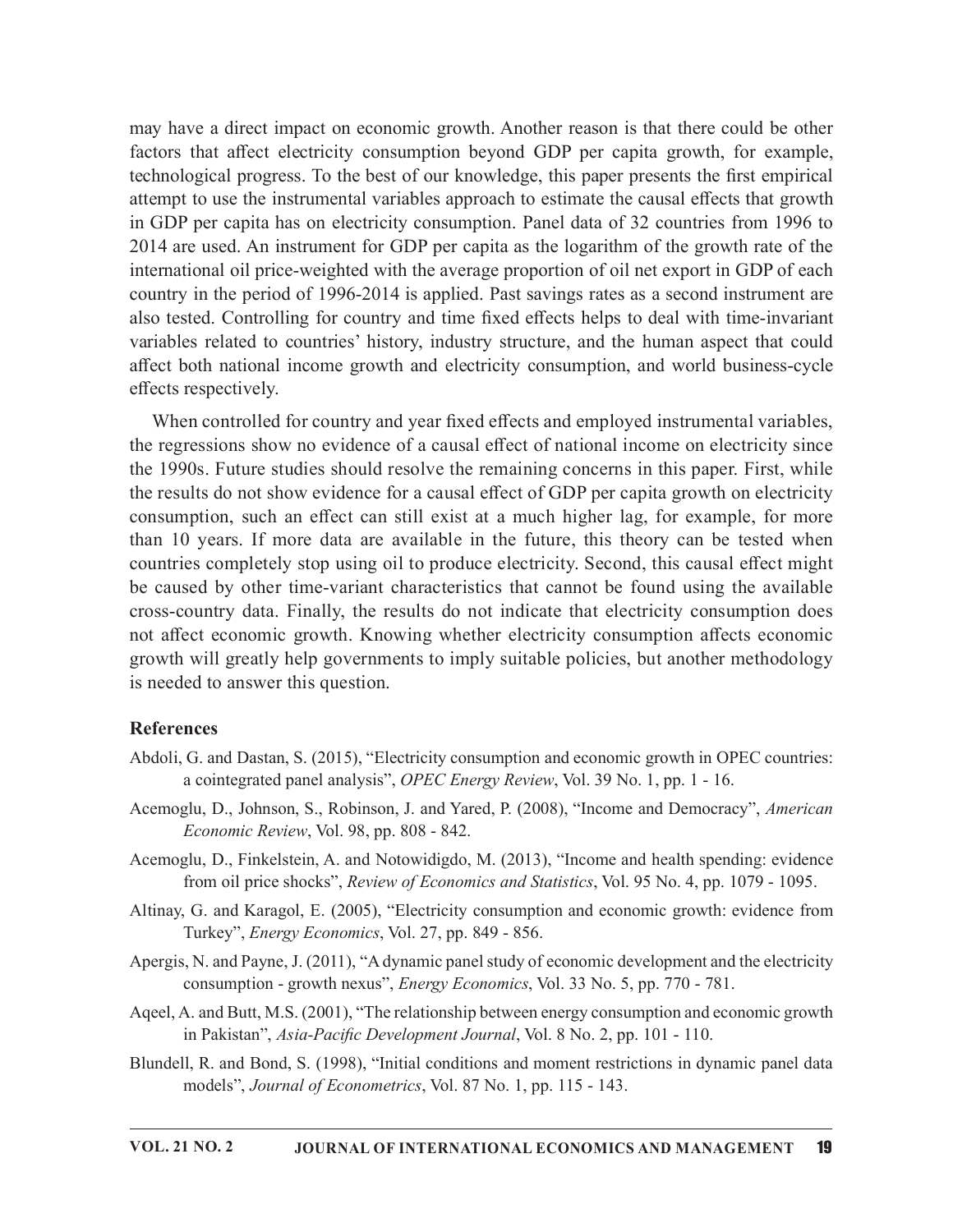- Brückner, M., Ciccone, A. and Tesei, A. (2012), "Oil price shocks, income, and democracy", Review of Economics and Statistics, Vol. 94 No.2, pp. 389 - 399.
- Brückner, M. and Schwandt, H. (2013), "Income and population growth", IZA Discussion Papers 7422, Institute for the Study of Labor (IZA).
- Chen, S.T., Kuo, H.I. and Chen, C.C. (2007), "The relationship between GDP and electricity consumption in 10 Asian countries", Energy Policy, Vol. 35 No. 4, pp. 2611 - 2621.
- Cheon, A. and Johannes, U. (2012), "Oil prices and energy technology innovation: an empirical analysis", Global Environmental Change, Vol. 22 No. 2, pp. 407 - 417.
- Ciarreta, A. and Zarraga, A. (2008), "Economic growth and electricity consumption in 12 European countries: a causality analysis using panel data", Department of Applied Economics III (Econometrics and Statistics), University of the Basque Country.
- Das, A., Chowdhury, M. and Khan, S. (2012), "The dynamics of electricity consumption and growth nexus: empirical evidence from three developing regions", Journal of Applied Economics, Vol. 6 No. 4, pp. 445 - 466.
- Eltony, M.N. and Al-Awadi, M. (2001), "Oil price fluctuations and their impact on the macroeconomic variables of Kuwait: a case study using a VAR model", International Journal of Energy Research, Vol. 25 No. 11, pp. 939 - 959.
- Engle, R.F. and Granger, C.W.J. (1987), "Cointegration and error correction: representation, estimation, and testing", Econometrica, Vol. 55, pp. 251 - 76.
- Feenstra, R., Lipsey, R., Deng, H., Ma, A. and Mo, H. (2004), "World trade flows: 1962-2000", NBER Working Paper No. 11040.
- Ghosh, S. (2002), "Electricity consumption and economic growth in India.", Energy Policy, Vol. 30 No. 2, pp. 125 - 129.
- Ghosh, S. (2009), "Electricity supply, employment, and real GDP in India: evidence from cointegration and Granger-causality test", Energy Policy, Vol. 37 No. 8, pp. 2926 - 2929.
- Granger, C.W. (1969), "Investigating causal relations by econometric models and cross-spectral methods", Econometrica, Vol. 37 No. 3, pp. 424 - 438.
- Granger, C.W.J. and Newbold, P. (1974), "Spurious regressions in econometrics", Journal of Econometrics, Vol. 2, pp. 111 - 120.
- Granger, C.W.J. (1988), "Causality, cointegration, and control", Journal of Economic Dynamics and Control, Vol. 12 No. 2-3, pp. 551 - 559.
- Hamilton, J. (2009), "Understanding crude oil prices", Energy Journal, Vol. 30 No. 2, pp. 179 206.
- Ho, C.Y. and Siu, K.W. (2007), "A dynamic equilibrium of electricity consumption and GDP in Hong Kong: an empirical investigation", Energy Policy, Vol. 35 No. 4, pp. 2507 - 2513.
- International Energy Agency. (2014), "Electricity production from oil sources", Available at https://www.iea.org/data-and-statistics (Accessed 15 July, 2018).
- Johansen, S. (1988), "Statistical analysis of cointegration vectors", Journal of Economic Dynamics and Control, Vol. 12 No. 2-3, pp. 231 - 254.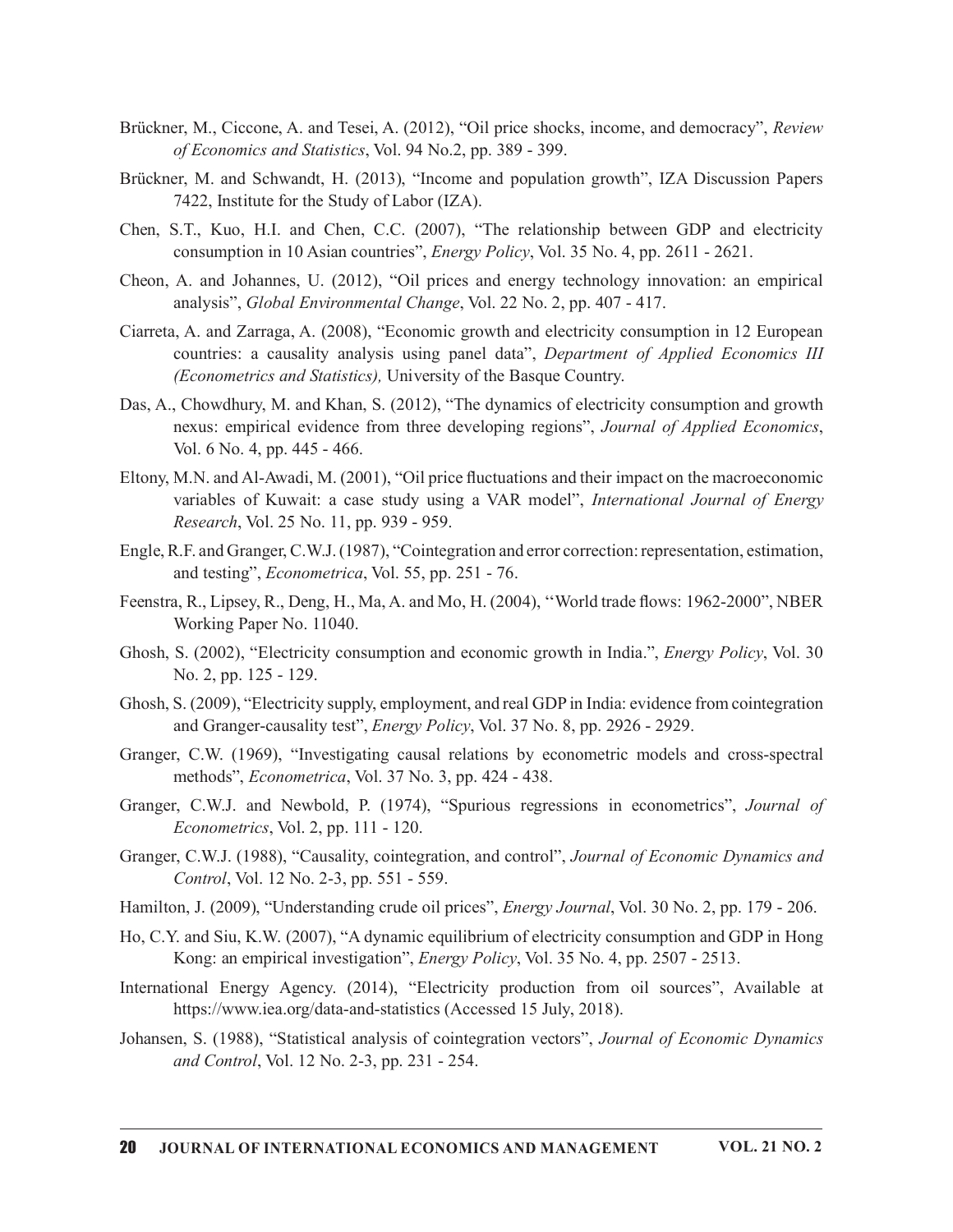- Johansen, S. and Juselius, K. (1990), "Maximum likelihood estimation and inference on cointegration with applications to money demand", Oxford Bulletin of Economics and Statistic, Vol. 52 No. 2, pp. 169 - 210.
- Jumbe, C.B.L. (2004), "Cointegration and causality between electricity consumption and GDP: empirical evidence from Malawi", Energy Economics, Vol. 26 No. 1, pp. 61 - 68.
- Karanfil, F. and Li, Y. (2015), "Electricity consumption and economic growth: exploring panel-specific differences", *Energy Policy*, Vol. 82, pp. 264 - 277.
- Kayikci, F. and Bildirici, M. (2015), "Economic growth and electricity consumption in GCC and MENA countries", South African Journal of Economics, Vol. 83 No. 2, pp. 303 - 316.
- Mehrara, M. (2007), "Energy consumption and economic growth: the case of oil-exporting countries", Energy Policy, Vol. 35 No. 5, pp. 2939 - 2945.
- Morimoto, R. and Hope, C. (2004), "The impact of electricity supply on economic growth in Sri Lanka", Energy Economics, Vol. 26 No. 1, pp. 77 - 85.
- Mozumder, P. and Marathe, A. (2007), "Causality relationship between electricity consumption and GDP in Bangladesh", Energy Policy, Vol. 35 No. 1, pp. 395 - 402.
- Murray, D.A. and Nan, G.D. (1996), "A definition of the gross domestic product-electrification interrelationship", Journal of Energy and Development, Vol. 19 No. 2, pp. 275 - 283.
- Narayan, P.K. and Smyth, R. (2005), "Electricity consumption, employment, and real income in Australia: evidence from multivariate Granger causality tests", *Energy Policy*, Vol. 33 No. 9, pp. 1109 - 1116.
- Narayana, P.K. and Singh, B. (2007), "The electricity consumption and GDP nexus for the Fiji Islands", Energy Economics, Vol. 29 No. 6, pp. 1141 - 1150.
- Narayan, P.K. and Prasad, A. (2008), "Electricity consumption-real GDP causality nexus: evidence from a bootstrapped causality test for 30 OECD countries", Energy Policy, Vol. 36 No. 2, pp. 910 - 918.
- Narayan, P.K. and Smyth, R. (2009), "Multivariate Granger-causality between electricity consumption, exports, and GDP: evidence from a panel of middle eastern countries", *Energy Policy*, Vol. 37 No. 1, pp. 229 - 236.
- Osman, M., Gachino, G. and Hoque, A. (2016), "Electricity consumption and economic growth in the GCC countries: panel data analysis", *Energy Policy*, Vol. 98, pp. 318 - 327.
- Ozturk, I. and Acaravci, A. (2011), "Electricity consumption and real GDP causality nexus: evidence from ARDL bounds testing approach for 11 MENA countries", Applied Energy, Vol. 88 No. 8, pp. 2885 - 2892.
- Payne, J.E. (2010), "A survey of the electricity consumption-growth literature", *Applied Energy*, Vol. 87 No. 3, pp. 723 731.
- Pedroni, P. (1999), "Critical values for cointegration tests in heterogeneous panels with multiple regressors", Oxford Bulletin of Economics and Statistics, Vol. 61, pp. 653 - 670.
- Pedroni, P. (2004), "Panel cointegration: asymptotic and finite sample properties of pooled time series tests with an application to the PPP hypothesis: new results", Econometric Theory, Vol. 20, pp. 597 - 627.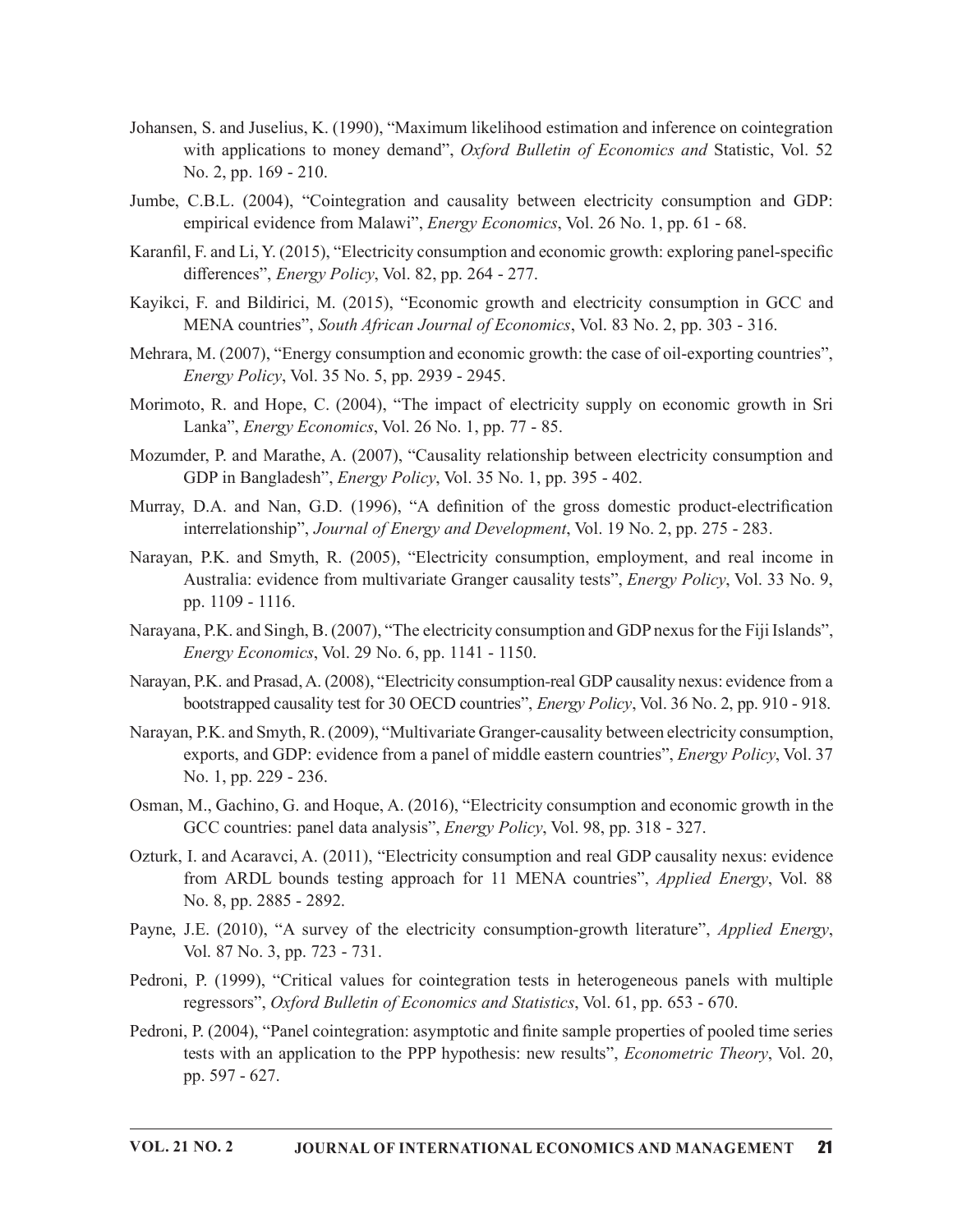- Perron, P. (1989), "The great crash, the oil price shock, and the unit root hypothesis", Econometrica, Vol. 57, pp. 1361 401.
- Pesaran, M.H. and Shin, Y. (1999), "An autoregressive distributed lag modeling approach to cointegration analysis", in Strom, S. (Ed.), *Econometrics and Economic Theory in The*  $20<sup>th</sup>$ Century: The Ragnar Frisch Centennial Symposium, Cambridge University Press, Cambridge, UK, pp. 371 - 413.
- Pesaran, M.H., Shin, Y. and Smith, R.J. (2001), "Bounds testing approaches to the analysis of level relationships", Journal of Applied Economics, Vol. 16 No. 3, pp. 289 - 326.
- Shiu, A. and Lam, P.L. (2004), "Electricity consumption and economic growth in China", Energy Policy, Vol. 32 No. 1, pp. 47 - 54.
- Sims, C.A. (1972), "Money, income and causality", American Economic Review, Vol. 62 No. 4, pp. 540 - 552.
- Squalli, J. (2007), "Electricity consumption and economic growth: bounds and causality analyses of OPEC countries", Energy Economics, Vol. 29 No. 6, pp. 1192 - 1205.
- Tang,C.F.(2008), "Are-examination ofthe relationship between electricity consumption and economic growth in Malaysia", *Energy Policy*, Vol. 36 No. 8, pp. 3077 - 3085.
- The Conference Board Total Economy Database. (2017), "Total factor productivity", Available at https://conference-board.org/data/economydatabase/total-economy-database-productivity (Accessed 14 July, 2018).
- Thoma, M. (2004), "Electrical energy usage over the business cycle", Energy Economics, Vol. 26 No. 3, pp. 363 - 385.
- Toda, H.Y. and Yamamoto, T. (1995), "Statistical inference in Vector Autoregressions with possibly integrated processes", Journal of Economics, Vol. 66 No. 1 - 2, pp. 225 - 250.
- UNCTAD. (2017), "Commodity price series", United Nations Conference on Trade and Development, Available at https://unctadstat.unctad.org/EN/ (Accessed 14 July, 2018).
- United Nations Comtrade Database. (2017), "Oil exports and imports", Available at https://comtrade. un.org (Accessed July 14, 2018).
- Westerlund, J. (2006), "Testing for panel cointegration with multiple structural breaks", *Oxford* Bulletin of Economics and Statistics, Vol. 68, pp. 101 - 32.
- World Bank. (2018), "World development indicators", Available at https://data.worldbank.org (Accessed 14 July, 2018).
- Wolde-Rufael, Y. (2006), "Electricity consumption and economic growth: a time series experience for 17 African countries", Energy Policy, Vol. 34 No. 10, pp. 1106 - 1114.
- Wolde-Rufael, Y. (2014), "Electricity consumption and economic growth in transition countries: a revisit using bootstrap panel Granger causality analysis", *Energy Economics*, Vol. 44, pp. 325 - 330.
- Yang, H.Y. (2000), "A note on the causal relationship between energy and GDP in Taiwan", *Energy* Economics, Vol. 22 No. 3, pp. 309 - 317.
- Yoo, S.H. (2005), "Electricity consumption and economic growth: evidence from Korea", *Energy* Policy, Vol. 33 No. 12, pp. 1627 - 1632.